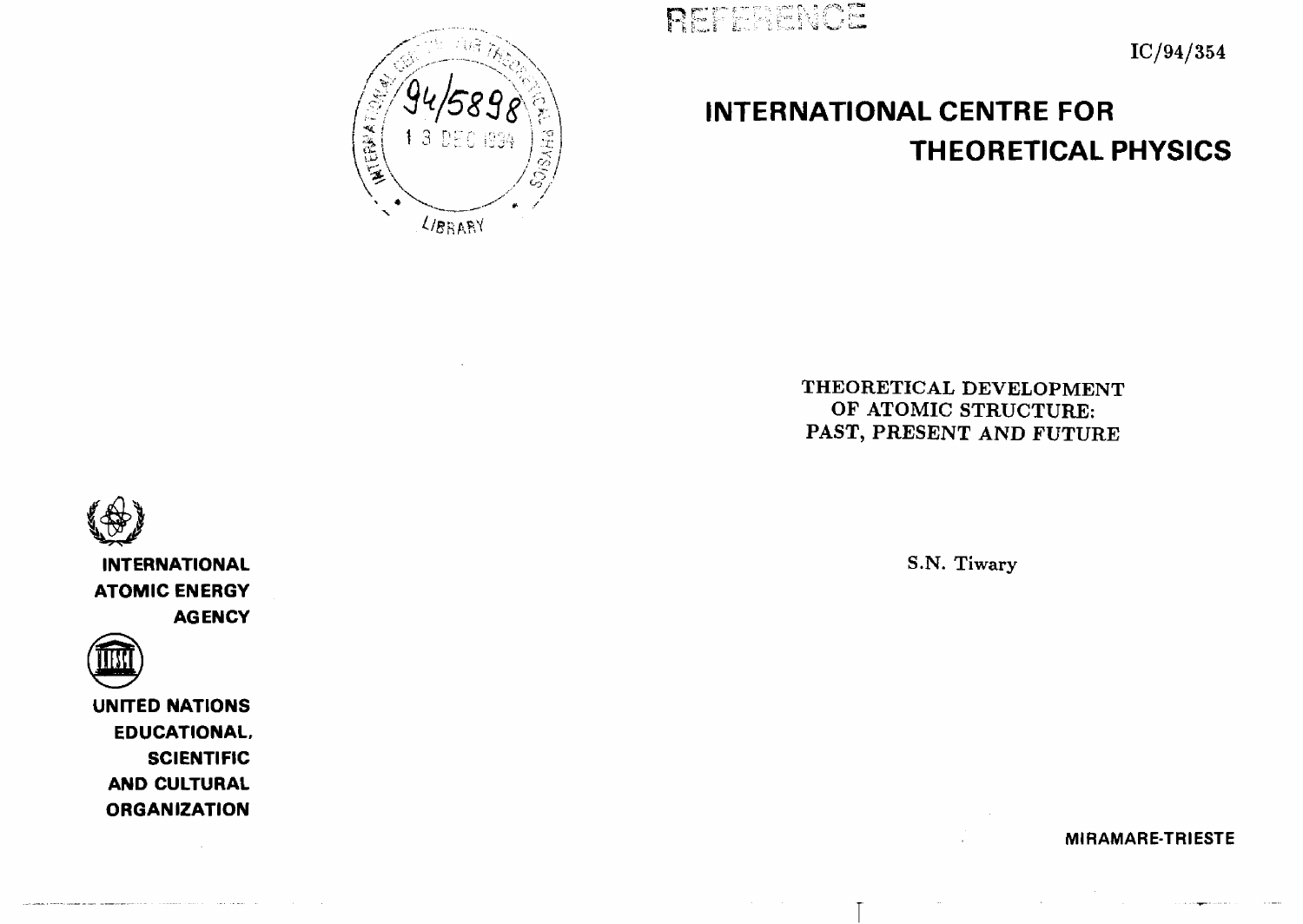**-if-#**: 形 a sa mata katika katika sa katika katika mata sa katika sa katika sa katika katika sa katika sa mata sa kata s<br>Ta matama mata katika katika katika katika katika sa katika sa katika katika katika katika katika katika katik  $\left\langle \cdot \right\rangle_{\perp}$ 

 $\mathcal{L}^{\text{max}}_{\text{max}}$  and  $\mathcal{L}^{\text{max}}_{\text{max}}$ 

 $\begin{array}{c} \mathbf{Y} \\ \mathbf{Y} \\ \mathbf{Y} \end{array}$ 

 $\mathfrak{h}$  $\mathcal{A}$  $\mathcal{A}_\mathbf{r}$ 

 $\sim$  $\mathcal{A}$  $\frac{1}{4}$ 

Ì  $\mathbf{L}$ 

 $\pmb{\mathfrak{p}}$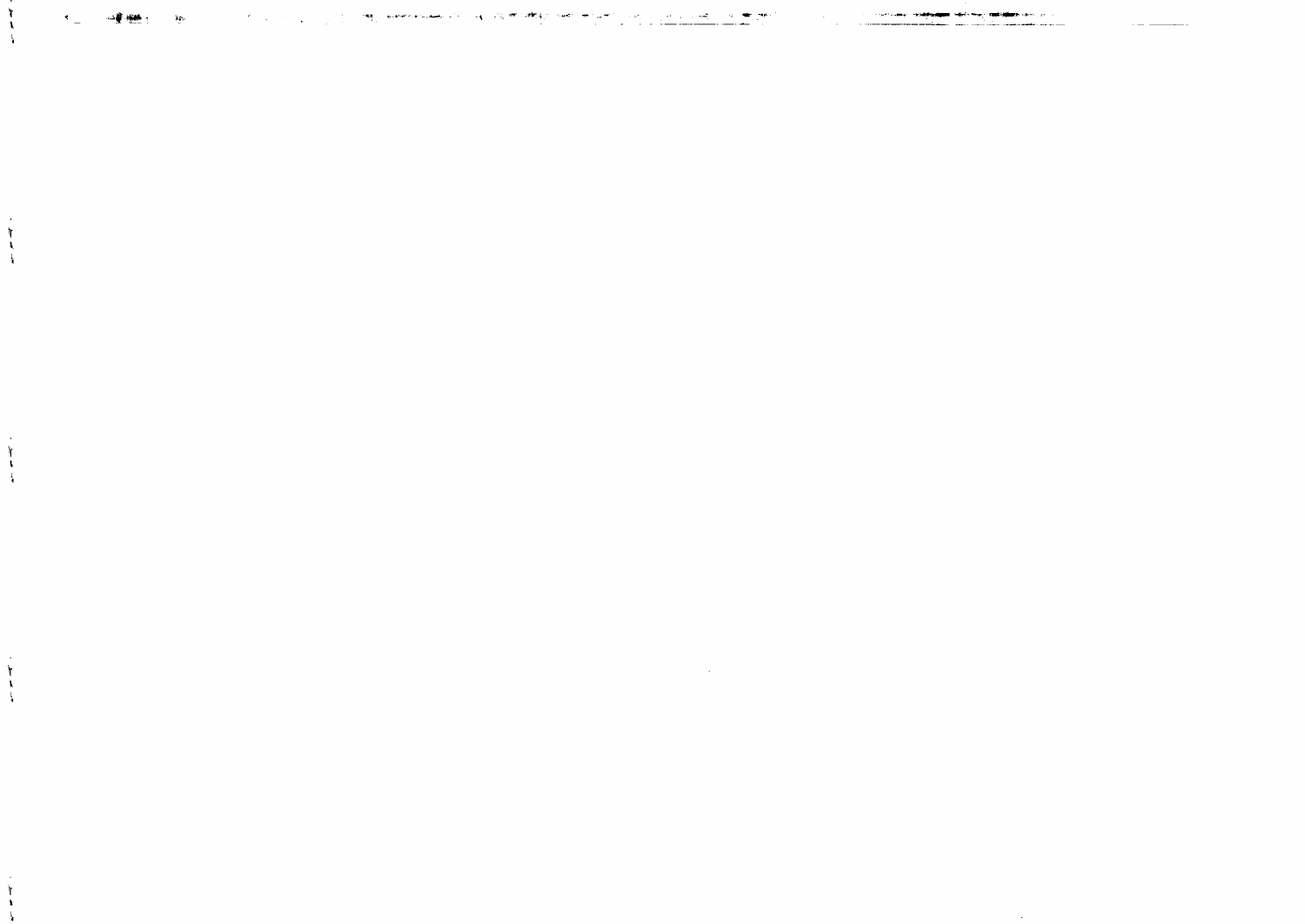International Atomic Energy Agency and United Nations Educational Scientific and Cultural Organization INTERNATIONAL CENTRE FOR THEORETICAL PHYSICS

#### **THEORETICAL DEVELOPMENT OF ATOMIC STRUCTURE: PAST, PRESENT AND FUTURE<sup>1</sup>**

S. N. Tiwary<sup>2</sup> International Centre for Theoretical Physics, Trieste, Italy.

#### ABSTRACT

Theoretical development of atomic structure is briefly discussed. The role of correlation, relativity, quantum electrodynamic (QED), finite nuclear size (FNS) and parity nonconservation (PNC) in high precision theoretical investigation of properties of atomic and ionic systems is demonstrated. At present, we do not have a comprehensive and practical atomic structure theory which accounts all these physical effects on an equal footing. Suggestions are made for future directions.

#### MIRAMARE - TRIESTE

November 1994

# 1 Introduction

The beginning of nonrelativistic electronic structure theory can be traced back to *Bohr<sup>1</sup>* theory of hydrogen atom based on  $Rutherford^2$  nuclear atom model and  $Planck^3$  quantum idea. It is well known that the Bohr semi-classical theory is not adequate to describe the properties of many-electron systems. *Schroedinger*<sup>4</sup> developed the wave mechanics based on the *DeBroglie\** matter wave idea and *Heisenberg<sup>e</sup>* developed the matrix mechanics. Very shortly after the publication of the basic ideas of quantum mechanics, a general method for the determination of atomic structure was developed by *Hartree<sup>7</sup> .* s<br>Soon after the introduction of the Hartree model, *Fock<sup>8</sup>* observed that the total wave function suggested by Hartree does not have the symmetry requirement by the quantum mechanics. According to the quantum mechanics, the total wave function of a fermion system must be antisymmetry. The Hartree wave function does not satisfy the antisymmetric principle. In order to remedy this shortcoming of the theory, Fock suggested that the total wave function should be written in a determinantal form, i.e., into a form which satisfies the Pauli exclusion principle exactly. Fock has also shown that such a wave function leads to equations different from Hartree equations. *Slater<sup>9</sup>* derived the Hartree-Fock equation and simplified it for computation. The Hartree-Fock (HF) wave function does not include the correlation which plays an extremely important role to obtain accurate results. Several methods have been developed to incorporate electronic correlation in the *u* atomic structure theories. Many-body we interpretate theories correlation in the structure theories. The structure theories was interested in the structure of the structure of the structure of the structure of the structur in atomic physics by *Kelly<sup>12</sup>* and provides a convenient diagrammatic form for dealing the many-electron problem. March et *al<sup>13</sup>* have described the many-body problem in details. However, only correlation is not adequate to explain the high precision experimental data. Inclusion of relativity is indispensable for obtaining reliable results, correlation and relativity is neither separable nor additive. They are highly coupled. Consequently, these two effects must be treated on an equal footing.

The beginning of relativistic electronic structure theory can be traced back to  $Sommerfeld^{14}$ , who combined the  $Einstein^{15}$  theory of special relativity with the Bohr theory of hydrogen atom to treat atomic spectra and *structure<sup>16</sup>^ 17 .* But the Sommerfeld theory does not obey the Lorentz invariance which is violation of the basic principle of relativity. Klein-Gordan tried to generalize the Schroedinger equation to include the relativistic effect. The Klein-Gordan equation does not follow the Lorentz invariance. *Darwin™* also attempted to include relativistic effect but could not succeed. *Dirac<sup>19</sup>* proposed the fully Lorentz invariant relativistic theory. Soon after Dirac proposed his relativistic theory of electrons and *Breit<sup>20</sup>* followed by deriving the Breit interaction, *Swirles<sup>21</sup>* tried to extend the nonrelativistic Hartree-Fock method to include relativistic effects by using the Dirac (one-electron Hamiltonian) instead of the non- relativistic one. This and subsequent ef-

<sup>&</sup>lt;sup>1</sup>A part of this work was done while the author was Research Director and Professor. CNRS Laboratory, University of Paris-Sud, Paris and Observatoire de Paris, Meudon, Paris, France.

Permanent address: Department of Physics, L.S. College, BRA Bihar University, Muzaffarpur, India.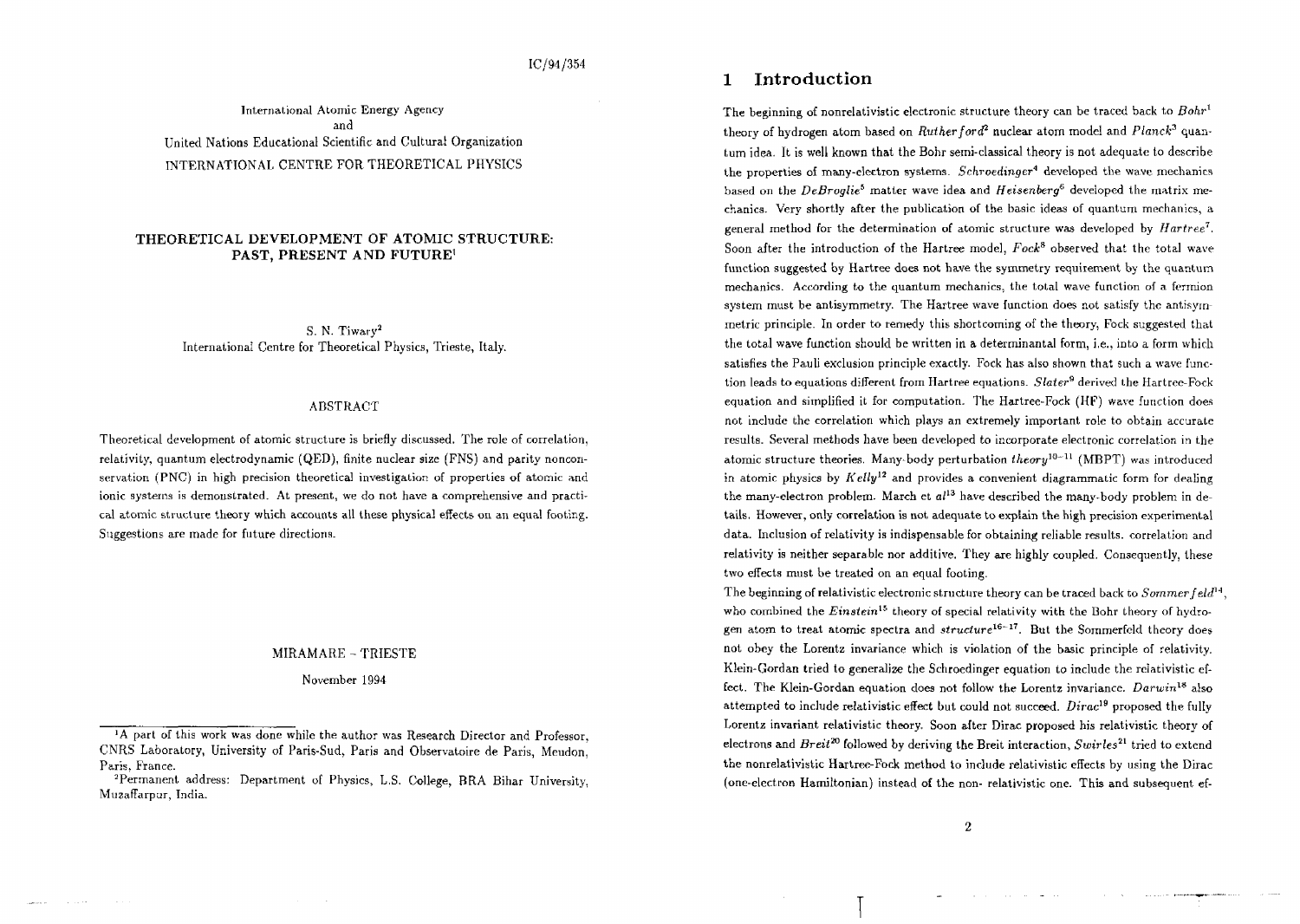forts to develop a relativistic self-consistent field (RSCF) method were stymed by the awesome computational requirements, far beyond capability at that time. Until powerful computers became available in the sixties, most relativistic calculations were limited to using the Pauli or similar approximations with nonrelativistic wave functions for atoms and ions with a small number of bound electrons.

**t**

Light emitted by ions in astrophysical and laboratory plasmas have long been used to diagnose plasma conditions. In the seventies, precise knowledge of wavelengths, transition probabilities and collision cross sections of highly charged impurities ions in tokamak plasma became critical when plasma modelling indicated that such impurities would drain energy by radiation.

A relativistic wave equation, which consists of the sum of one-electron Hamiltonian and two electrons interactions such as Coulomb interaction, has in principle an infinite number of solutions for a given total energy. This could happen if some electrons are in positive energy states and other electrons in negative energy states, with the total energy the same as that for all electrons in bound states. This mathematical dilemma known as the Brown-*Ravenhall<sup>22</sup>* disease, is formally avoided by introducing a projection operator in the relalivistic Hamiltonian to prohibit electrons from occupying any negative energy states.

Another difficulty with the Hamiltonian is that the Breit interaction which is correction to the Coulomb electron-electron repulsive interaction, is only the first order correction. The Pauli form of Breit interaction has also been widely used to see the effect of relativity. In the language of Feynman diagrams, it represents the lowest order diagram. Much work is needed to include higher order corrections to the Breit interaction.

Dirac Hamiltonian with all corrections mentioned above cannot explain the Lamb shift. Quantum electrodynamic correction is needed. There is no simple operator for quantum electrodynamic as yet.

 $\Lambda$ 

Relativistic calculations require much more computational effort than corresponding nonrelativistic calculations because (1) relativistic wave functions have large and small components, (2) there are two different J for each orbital angular momentum 1 except for s orbital, and (3) the jj coupling needed in a relativistic formulation introduces far more configurations than the LS coupling.

Most theoretical methods that are effective in calculations of high quality high-precision nonreiativistic wave functions can be converted to a relativistic form which uses the Dirac equation as the starting point. For instance, the Hartree-Fock theory and the many-body perturbation theory (MBPT) have been successfully adapted to work with the Dirac equation. These adaptations are known as the Dirac-Fock theory and the relativistic MBPT, respectively. Although, there are other, similar relattvistic methods, these two methods or their variations are most flexible and likely to become methods of choice in

the future.

One notable omission in successful nonrelativistic methods adapted for a fully relativistic treatment is the *Hylleraas*<sup>23</sup> method which contains  $r_{12}$  variables directly in the wave functions and does not assume an independent particle model. The use of such a correlated wave function, however, raises another conceptual difficulty in developing a relativistic version. The 4-dimensional Dirac matrices  $\alpha$  and  $\beta$ , are defined for one electron. In principle, these matrices become  $4^N$ -dimensional matrices for an N-electron atom, requiring a  $4^N$ -component correlated wave function. However, it is impractical to use this type of relativistic wave function for atoms with more than a few bound electrons. Also, since there is no specific one-electron energy associated with each electron in a Hylleraas type wave function, it is difficult to tell whether any of the electrons are in negative-energy states. Indeed, we may find an acute case of the Brown- Ravenhall disease when we try to convert the Hylleraas method to a fully relativistic form, in addition to the obvious numerical complications in dealing with a  $4^N$ -component wave function.

To extend the Hartree-Fock or similar SCF methods into the Dirac-Fock method, one usually adopts a multiconfiguration approach because many simple nonrelativistic configurations become complex in a relativistic coupling scheme. For instance, the  $2p^2$  (carbonlike) configuration in nonrelativistic notation becomes three relativistic configurations,  $2p_{1/2}^2$ ,  $2p_{1/2}2p_{3/2}$  and  $2p_{3/2}^2$ .

There are two different numerical schemes to implement a multiconfiguration calculation. In the first scheme, orbitals are calculated based on some common Hamiltonian or effective potential, and then their mixing coefficients are determined by a variational method while keeping the orbitals frozen. While this method is numerically stable, it requires a large number of normally unoccupied orbitals (correlation orbitals) to be effective. The second scheme is to select a small number of correlation orbitals and vary both the orbitals and mixing coefficients by a variational method. This method leads to compact total wave function with small number of correction orbitals. However, the method tends to become numerically unstable if too many correjation orbitals are included. We shall refer to the first scheme as the configuration interaction (CI) and the second scheme as the multiconfiguration Hartree-Fock (MCHF) or Dirac-Fock (MCDF) method.

The MCHF method is one of the most powerful nonrelativistic methods to account for correlation effects in a complex atoms. The necessity to use a multiconfiguration formalism in relativistic calculations is actually a blessing in disguise because the MCDF method will allow us to account for both relativistic and correlation effects.

As mentioned earlier, a projection operator is needed to prevent a relativistic solution involving pairs of electrons in positive- and negative -energy continua. Projection operators are usually formed from eigenfunctions of the wave equation to be solved, i.e., we must know the answer before we can form such an operator. Besides, we need all eigen-

 $\overline{\mathbf{3}}$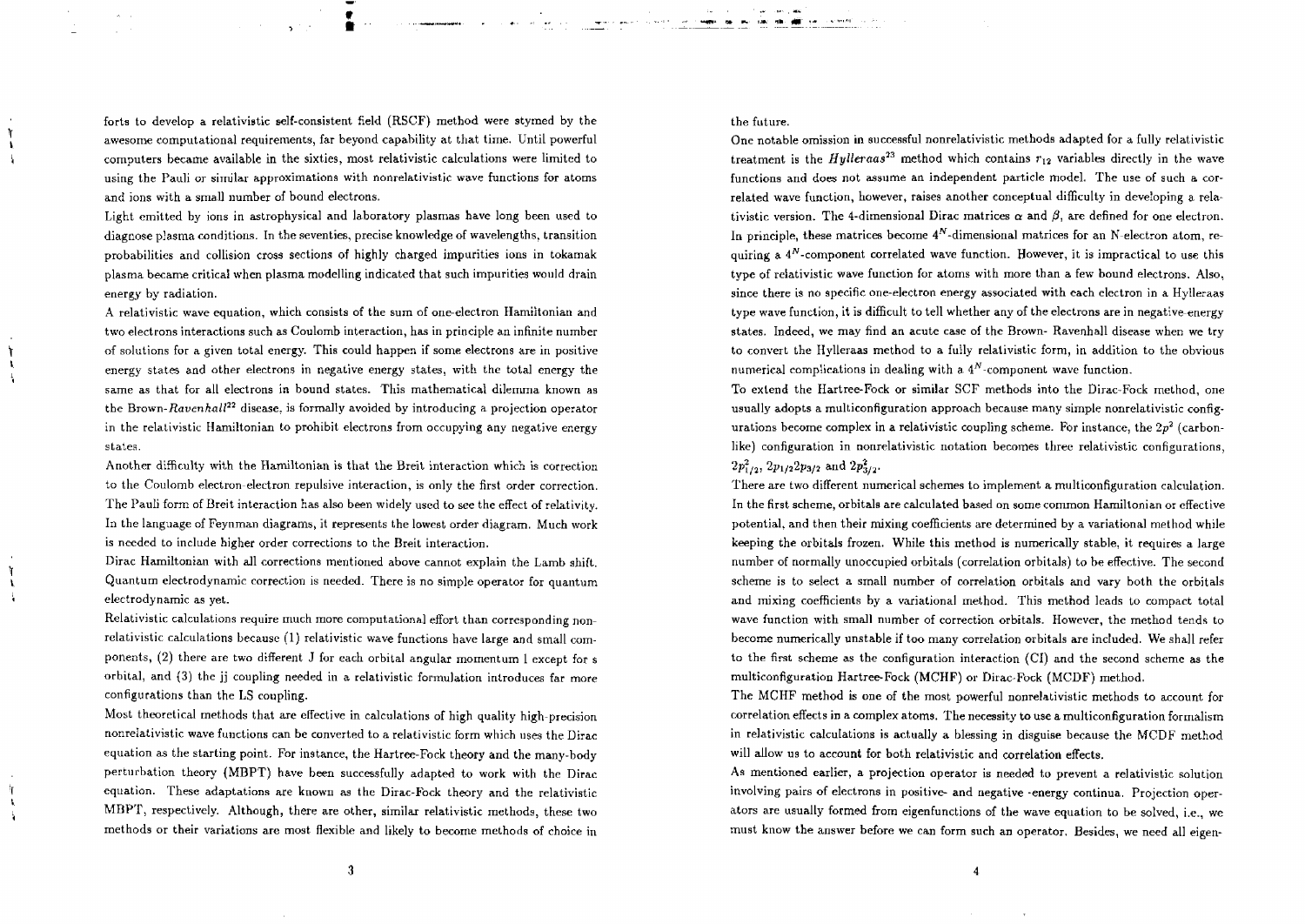functions to construct a projection operator. This necessarily forces us to look for a set of solutions based on a practical Hamiltonian for which a complete set of eigenfunctions can be generated.

*Mitthman'<sup>14</sup>* has claimed that using the Dirac-Fock method is equivalent to using an appropriate projection operator. Normally, a projection operator constructed from one set of eigenfunctions will not be the correct projection operator for solutions of another wave equation. Mittleman claim of a special status for the Dirac-Fock method should be reexamined to see if his argument can be extended to a wider class of Dirac-Fock wave functions than he originally treated. For instance, it is unlikely that two Dirac-Fock solutions, one for the ground state of an atom and another for an excited state of the same atom, belong to the same set of eigenfunctions when the two wave functions are individually optimized- known as the wave functions with a relaxed core- particularly for states with several open-shell configurations. This question of forming a complete set also applies to nonrelativistic Hartree-Fock wave functions

A practical way to circumvent the question of a projection operator is to generate a set of relativistic eigenfunctions from a model relativistic Hamiltonian, and use linear combinations of positive energy solutions only (including the usual bound-state solutions) to approximate true solutions. In this way, a true solution is limited to the function space spanned by positive energy solutions of a model relativistic Hamiltonian. This prescription is not equivalent to constructing a rigorous projection operator because the answer would depend on the choice of the model Hamiltonian and on the number of basis functions retained to approximate solutions. We must continue to look for a practical, but less model-dependent solution to this problem.

In principle, basis functions can be either analytic or numerical functions. The use of basis functions may bring additional benefits, taking advantage  $o<sub>i</sub>$  vectorization and parallel processing in modern computers. In a generic relativistic MBPT (RMBPT), a complete set of eigenfunctions is generated from a model Hamiltonian, usually a closed-shell Dirac-Fock equation. The orbitals used to defined the unperturbed Dirac-Fock equation is then kept frozen, and the same DF equation is used to generate all other one-electron, relativistic orbitals. Then, these orbitals are used to construct wave functions for manyelectron atoms and to calculate contributions from various diagrams according to the rule of MBPT. One distinct advantage of RMBPT is that it is well suited to incorporate QED correction, since both theories use Feynman-like diagrams and facilitate seeing what is included at each stage. For eases involving small number of bound electrons, a large scale MCDF calculation can match the accuracy of an RMBPT calculation. However, the MCDF values would include partial contribution from many orders of perturbations, making it difficult to compare the two theoretical methods directly.

Although RMBPT calculations account for both relativistic and correlation effects well,

the theory has two major drawbacks. First, the current version of the theory can be applied only to limited types of open shell configurations. Second, there is no guarantee of convergence, e.g., there is no guarantee that the total contribution from third-order perturbation diagrams is smaller than that from second order perturbation diagrams, and so on. RMBPT calculations for third order diagrams are so complicated that it is difficult to imagine performing a fourth order calculation even with a supercomputer in the foreseeable future. Fortunately, quantities associated with highly charged ions, such as energies, seem to converge quickly so that second order perturbation calculations exhibit remarkable agreement with experiment when direct comparisons are possible. Applications to neutral atoms or lightly charged ions, however, may require higher order diagrams that may not be easy to evaluate.

There have been attempts to build MBPT from a more advanced starting point, such as an MCHF or MCDF wave function rather than a single-configuration HF or DF wave function. Such attempts, however, have not demonstrated that they can efficiently handle arbitrary open-shell configurations. Expanding the type of open-shell configurations that an MBPT can handle is an urgent and major task to be pursued. As more accurate spectroscopic data on highly charged ions became available in the last decade, it became imperative to include QED effect in the calculations before making any serious comparison between theory and experiment. It is clear now that theoretical predictions of atomic energy levels must include correlation, relativity, QED as accurately as possible. Moreover, correlation and relativity effects are neither separable nor additive, but are coupled together. As we try to achieve better accuracy, we are likely to find that QED corrections are also coupled. For instance, radiative corrections are most effective near the nucleus and may change the shape of the wave functions there. Most current relativistic structure theories treat QED corrections as uncoupled perturbations.

QED corrections based on the hydrogen-like ions, however, must be modified to take mutual screening among all bound electrons into account.Theoretical methods to estimate this screening correction to QED corrections are beginning to emerge for comparison with limited experimental data on highly charged ions with simple electronic structures. More experimental data on He- and Li- like heavy ions are highly welcome at present. Substantial improvements are needed in theories such as the MCDF and RMBPT methods to provide definitive values of correlation and relativistic corrections for complex atoms, thus opening the way to obtain reliable estimates of QED corrections from comparisons of theoretical and high precision experimental data.

Theorists working on relativistic atomic structure theory face a golden opportunity now provided by the ever-increasing power of computers (supercomputers, workstations, massively parallel computers, etc.), by the accurate spectroscopic data on highly charged ions generated by tokamaks, powerful lasers and heavy ions accelerators, and by the

 $\overline{5}$ 

contract and contract

and the same of the same of

 $6\overline{6}$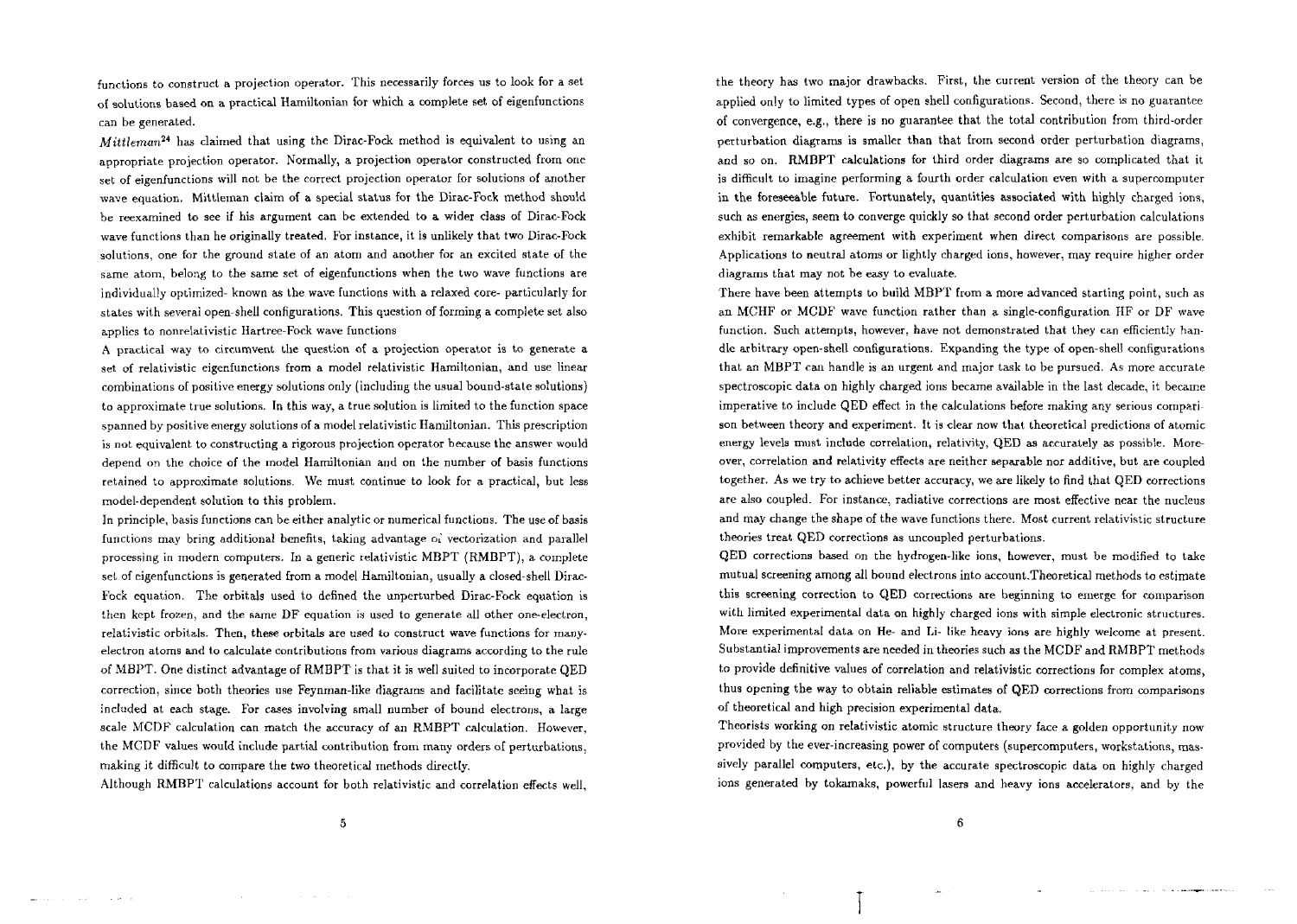considerable experience accumulated concerning the nonrelativistic correlation problem. Already, some relativistic theoretical predictions are accurate enough to identify errant experimental data and to serve as guidelines for new experiments. There are, however, several questions to be settled because of the peculiarity of relativistic theory before we can expect precise theoretical predictions to become available for a wider class of atomic configurations. The questions discussed here primarily relate to the prediction of energy levels, but methods that provide accurate energy eigenvalues should also yield reliable expectation values other than energies, for examples, oscillator strengths, lifetimes, etc. Independent particle models (e.g. central potential model, Hartree-Fock Slater method, Hartree-Fock method) describe qualitatively the properties of many- electron atoms, molecules and ions. Independent particle model deviates quantitatively substantially from the experimental observations. It clearly demonstrates that it is indispensable to incorporate electron correlation in order to obtain accurate results. Electron correlation is defined as the difference between the exact energy for a certain Hamiltonian and the Hartree-Fock (or single configuration) energy for the same Hamittonian operator. It is simply the correction to zero-order approach. A physical interpretation is the dynamic behaviour of the electrons, which in single configuration model move independently of each other in an average central field. Correlation introduces the fact that they actually do avoid each other in their orbits. Nonrelativistic correlations are included widely in two methods: configuration-interaction (CI) and multiconfiguration Hartree-Fock (MCHF). Tiwary and his  $\infty$  – workers<sup>25–55</sup> have extensively investigated the effect of correlation on the optical oscillator strengths, both the length *{}£)* and velocity *(fv)* forms, in alkali atoms and alkali- like ions using uncorrelated and correlated wave functions for both the initial and final states involved in the transition. For ground state configuration, all orbitals are taken from Clementi and *Roetti<sup>56</sup>*. Several standard computer codes<sup>57–64</sup> are available for the accurate atomic structure calculations. For low Z atoms and ions, these methods produce good results but for heavy systems they disagree with the experiment which suggest that relativistic as well as correlation effects play important role for reliable results. Accurate prediction of excitation energies, oscillator strengths, lifetime, etc., in alkali atoms and alkali-like ions, particularly for the heavier members of the group, requires high- order incorporation of both relativistic and correlation effects. We therefore start from the *Dirac<sup>19</sup>* Coulomb or Dirac-Coulomb- *Breit<sup>20</sup>* Hamiltonian. The latter is correct to the second order in the fine structure constant. The four-component one-electron equations, in the Dirac-Fock or Dirac-Fock-Breit approximation, are solved. Relativistic correlation is then incorporated by the multiconfiguration Dirac-Fock (MCDF) method. Relativistic and electron correlation effects are strongly interwined. Accurate treatment of many electron systems requires therefore going beyond the independent particle model to incorporate relativistic and correlation simultaneously on an equal footing. A variety

 $\mathcal{L}_{\text{max}}$ 

 $\mathbf{A}$ 

 $\mathbf{t}$ 

of techniques can be employed for the study of dynamic correlation in particle systems. The extensive practice of nonrelativistic as well as relativistic calculations, including those for alkali atoms shows that many body perturbation theory is a powerful and systematic approach. The first few terms of the perturbation series suffice for accurate calculations of the properties of highly charged ions, but the method is less suitable for neutral atoms, where higher orders of MBPT are non-negligible and sometimes even make the convenience of the perturbation expansion doubtful. The expression for higher order terms are complicated and direct perturbative studies are rarely carried out beyond second order wave functions or third order energies. It is clearly desirable to explore methods which identify important physical effects and incorporate them to all orders in perturbation theory.

.-,-»..#; *-u*

One of the most interesting features of the developments of physics is when an established and successful theory is shown to be only an approximation to reality and a deeper and more encompassing theory replaces it. This has happened many times in physics; Newton theory of gravitation was replaced by Einstein general theory of relativity, nonrelativistic mechanics with relativistic mechanics, nonrelativistic classical mechanics with nonrelativistic quantum mechanics and so on. In each case the older theories remain of value but they are recognized to be only in their domain of validity. Very frequently precise measurements play a significant role in replacing a theory with a deeper or covering theory. Another exciting example is about 46 years ago when the Dirac *theory™* of hydrogen, which predicted the exact degeneracy of the 2  $S_{1/2}$  and 2  $P_{1/2}$  states, was shown to be very slightly incorrect by the measurement of the Lamb  $shift^{05}$ . As tiny as the effect is, it requires the complete replacement of Dirac retativistic generalization of the Schroedinger equation. In order to explain the Lamb shift, a relativistic quantum field theory of the interacting electrons and electromagnetic fields was developed in the form of Quantum Electrodynamics  $(QED)^{66-88}$ .

The QED has widely applied to interpret several experimental observations of high precision. There are several theories available in the literature. All are approximate. There are main two parts of QED: self energy and vacuum polarization. We concentrate on QED effect in Li-like *U^+* ion.

High precision experiments exhibit that only correlation, relativity and QED effects are not able to explain measurements. The effect of finite nuclear size  $(FNS)^{89-96}$ , though extremely small, was incorporated to interpret accurate observations. Several theoretical calculations are available for the FNS correction in atoms, molecules and ions. Recently, very high precision atomic experiments have demonstrated that the inclusion of only correlation, relativity, QED and FNS are not adequate to interpret accurate observations. The parity nonconservation (PNC) effect must be incorporated in order to explain measurements .

 $8\,$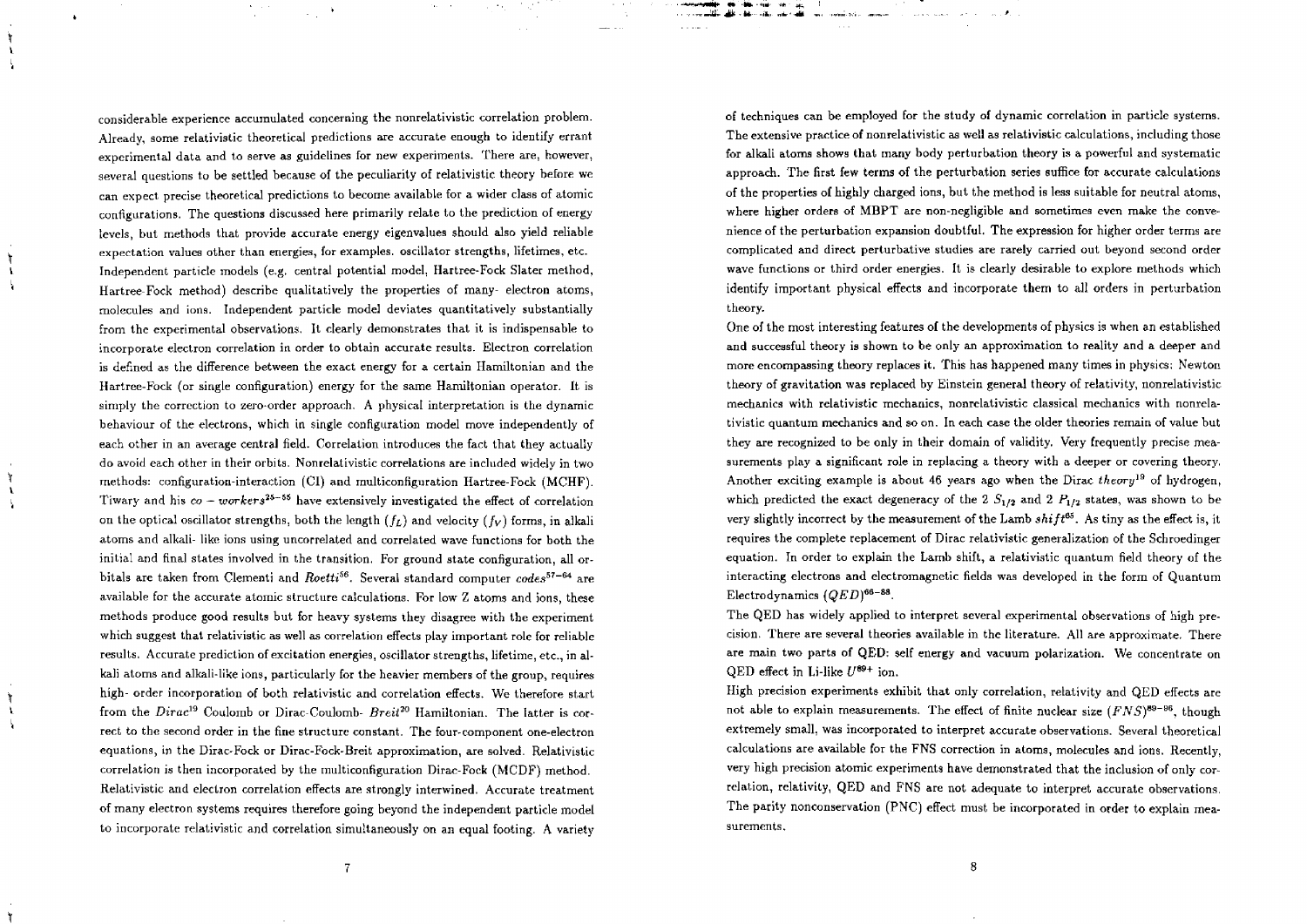The parity of a system describes its behaviour under reflection through the origin. This transformation is formally equivalent to a minor reflection in a plane through the origin plus a 180° rotation about an axis perpendicular to that plane. Rotational invariance of physical system means that a parity non-conserving (PNC) system is one that exhibits a mirror asymmetry. Of the four fundamental interactions, only weak interaction is known to be parity non-conserving. The effects of weak interaction in the atomic environment leads to small mirror asymmetry such as the rotation of plane polarized light in an atomic vapour. These effects, though extremely small, are measurable because of their PNC signature. Advances in experimental techniques have enabled high precision measurement of atomic PNC phenomena. Atomic PNC effects have a *Z<sup>3</sup>* enhancement so that experiments are performed on heavy atoms; currently, atomic PNC experiments have been performed on Cs, Tl, Pb and Bi.

During the past decade, experiments to detect atomic PNC have progressed to a point where PNC amplitude can be measured with an accuracy of a few percent. To interpret such experiments in terms of the standard mode] of the electro-weak interaction, it is necessary to compare the measured amplitude with theoretically predicted amplitude. Predicted PNC amplitudes in heavy atoms to a accuracy of one percent is challenging exercise in many-body theory that leads beyond the independent particle model and low order perturbation theory to techniques in which important terms in perturbation theory are summed to all orders. The most precise experiments and theory have been made for Cs because the requisite atomic structure calculations can be carried out for the cesium than for the other elements.

The principal source of PNC in atoms is the exchange of  $Z_0$  bosons between bound electrons and the atomic nucleus. The PNC interaction from *Zo* exchange consists of two parts: a dominant part in which the vector nucleon current is coupled to the axial vector electron current and a much smaller part in which the axial vector nucleon current is coupled to the vector electron current. The parity conserving part of the *Zo* exchange interaction is, of course, masked by the electron-nucleus Coulomb interaction.

Usually physicists consider measurements of the effects of PNC as a method to investigate the strength and structure of weak interaction. However, there is one other possibility i.e. investigation of a complicated quantum system or process using the PNC effects as a probe. These effects are always linear in the weak interaction matrix elements and provide more detailed information than level spacings, widths, etc. A wide range of physical effects is involved in the study of  $PNC^{97-108}$  which makes it a stimulating and rewarding field. Using PNC effects one can study quantum chaos, phase transitions, nuclear fission, distribution of neutrons in nuclei, properties of weak interaction, the accuracy of both calculation and measurement to well below 1 % level, etc.

# **Theory**

#### 2.1 Correlation

Very generat methods, that take into account of nonrelativistic correlation and can be used for even the most complex atoms and ions, are the configuration interaction (CI) and multiconfiguration Hartree-Fock (MCHF), which are closely related.

The basic assumption of both sets of methods is that the atom or ion is represented by an atomic or ionic state function (ASF or ISF),  $\Psi(LS)$ , which is a linear combination of configuration state functions (CSF),  $\Phi(\alpha_i LS)$ . The LS wave functions are written in the form:

$$
\Psi(LS) = \sum_{i=1}^{NCSF} c_i \Phi_i(\alpha_i LS) \tag{1}
$$

Each CSF is constructed as a coupled, antisymmetric sum of products of one particle functions,  $\phi_{nl}(r)$ , called spin-orbitals,

$$
\Phi_{nl}(r) = \frac{1}{r} P_{nl}(r) Y_{m_l}^l(\theta, \varphi) \chi_{m_s}
$$
\n(2)

The coefficients  $c_i$  are the eigenvectors components of the Hamiltonian matrix with typical element

$$
H_{ij} = \langle \Phi_i | H | \Phi_j \rangle \tag{3}
$$

 $\Phi_i$  are single-configuration functions constructed from one-electron functions, whose orbital and spin momenta are coupled to form the common total angular- momentum quantum numbers L and S according to a prescription denoted in (1) by  $\alpha_i$ . We express the radial parts of the one-electron functions in analytical form as a sum of Slater-type orbitals, following Clementi and  $Roetti^{56}$ :

$$
P_{nl} = \sum_{j=1}^{k} C_{jnl} r^{I_{jnl}} e^{-\xi_{jnl}r}
$$
\n(4)

The parameters in (3) can be varied to optimize the energy of any state, subject to the orthonormality conditions

$$
\int_0^\infty P_{ni}(r) P_{n'l}(r) dr = \delta_{nn'} \tag{5}
$$

In equation (1) and (2), there are two sets of unknown, the  $c_i$  coefficients and radial functions  $P_{nl}(r)$ . The difference between the CI and MCHF methods is now basically just the way the last set is obtained. In MCHF method, the variational principle is employed the way the last set is obtained. In MCHF method, the variationat principle is employed to derive a set of coupled integro-differential equations, one for each radial functions, while coefficients are obtained by solving a secular equation, of the form

$$
[H - EI]c = 0 \tag{6}
$$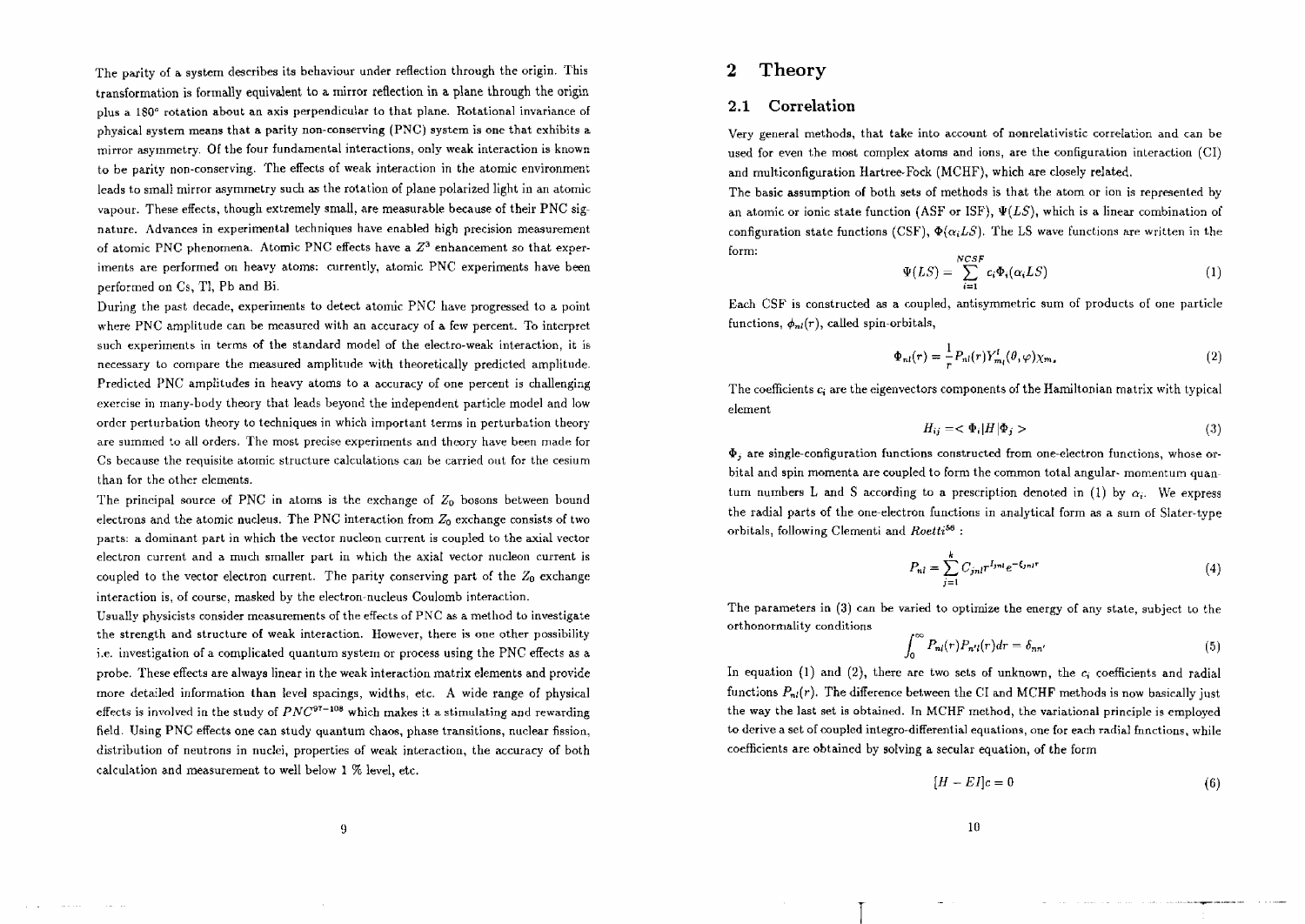where the matrix **H** has the elements  $H_{ij} = \langle \Phi_i | H | \Phi_j \rangle$  and H is the Hamiltonian operator. These two optimizations are performed at the same time, in an iterative method usually labeled self-consistent field. In CI calculations, on the other hand, the radial functions are predetermined and only the secular equation is solved for the coefficients.

#### 2.1.1 Many-body **Perturbation Theory (MBPT)**

*Brueckner<sup>10</sup>* and *Goldsttme<sup>11</sup>* have originally developed the many-body perturbation theory for the study of the structure of many-body systems of infinite extent, in particular, infinite nuclear matters. For the first time, *Kelly<sup>11</sup>* introduced the MBPT into atomic physics. It is based on a second quantization form of Rayleigh-Schroedinger perturbation theory and makes extensive use of Feynman diagrams.

The Hamiltonian is split according to

$$
H = H_0 + H_1 \tag{7}
$$

where  $H_0$  is a sum of one-electron operators:

$$
H_0 = \sum_{i=1}^{N} \left(-\frac{1}{2}\nabla_i^2 + V(r_i)\right)
$$
 (8)

and in practice the HF potential V is used. Then (March et *al<sup>13</sup>)*

$$
H_0 = \sum_{n=1}^{\infty} \epsilon_n \eta_n^{\dagger} \eta_n \tag{9}
$$

$$
H_1 = \sum_{p,q,m,n} \langle pq \vert \frac{1}{r_{12}} \vert mn > \eta_p^{\dagger} \eta_q^{\dagger} \eta_m \eta_m - \sum_{p,m} \langle p \vert V \vert m > \eta_p^{\dagger} \eta_m \tag{10}
$$

where  $\epsilon_n$  are the eigenvalues of the Fock operator,  $\eta^{\dagger}$ ,  $\eta$  creation and annihilation operators, and sums are over all states (orbitals), occupied and unoccupied in HF (denoted unexcited and excited respectively). An unoccupied unexcited state is called a hole, and an occupied excited state is called particle. Interactions such as those occurring in equation (10) may be represented by Feynman diagrams. A particle in excited state is represented by a line directed upwards, a hole in an unexcited state by a line directed downwards, and the interaction by a horizontal broken line. Diagrams which occur in equation (10) are exhibited in Fig. 1. A diagram is unlinked if it contains parts which are completely disconnected, otherwise diagrams are linked.

After carrying out a time dependent perturbation analysis, the exact wave function may be expanded as

$$
\Psi = \sum_{n=0}^{\infty} \left( \frac{1}{E_0 - H_0} H_1 \right)^n \Psi_0 \tag{11}
$$

where  $E_0$  is the appropriate eigenvalue of  $H_0$ , and superscript L indicates that only linked diagrams are included in the summation. Also

$$
E = E_0 + \sum_{n=0}^{\infty} \frac{L}{2} < \Psi_0 | H_1(\frac{1}{E_0 - H_0} H_1)^n | \Psi_0 >
$$
 (12)

where superscript *L'* indicates that only those linked diagrams arising from equation (10) are included.

Since the HF potential V is used

$$
\langle a|V|b\rangle = \sum_{m=1}^{\infty} \left[ \langle am| \frac{1}{r_{12}} |bm\rangle - \langle am| \frac{1}{r_{12}} |mb\rangle \right] \tag{13}
$$

where the sum is over the HF orbitals. The corresponding diagrams for these three interactions are shown in Fig. 2. For a, b excited, these diagrams sum to zero in the evaluation of the first order energy  $E_1 = \langle \Psi_0 | H_1 | \Psi_0 \rangle$ . Only the unexcited terms remain, giving

$$
E_1 = -\frac{1}{2} \sum_{m=1}^{N} < m|V|m > \tag{14}
$$

and

$$
E_0 + E_1 = E^{HF} \tag{15}
$$

We will not discuss the details of the theory here and we refer the reader to the article by Kelly.

#### 2.2 Relativity

Many-electron Schroedinger Hamiltonian can be written as

$$
H^{S} = \sum_{i=1}^{N} \left[ \frac{p_i^2}{2m} - \frac{Z(r)}{r_i} \right] + \sum_{i \neq j} \frac{1}{|r_i - r_j|}
$$
(16)

This Hamiltonian does not include the relativistic effect. In 1928, *Dirac<sup>19</sup>* proposed a relativistic (Lorentz covariant) equation for an electron which, in the central field of a nucleus with charge Z, can be written as follows (in atomic unit):

$$
H^D \psi = E \psi \tag{17}
$$

where the Dirac Hamiltonian,  $H^D$ , is of the form (for one-electron system);

$$
H^D = c\alpha.p + c^2\beta m - Z/r,
$$
\n(18)

where

 $\alpha$  is the Dirac matrix

$$
\alpha = \begin{pmatrix} 0 & \sigma^P \\ \sigma^P & 0 \end{pmatrix} \tag{19}
$$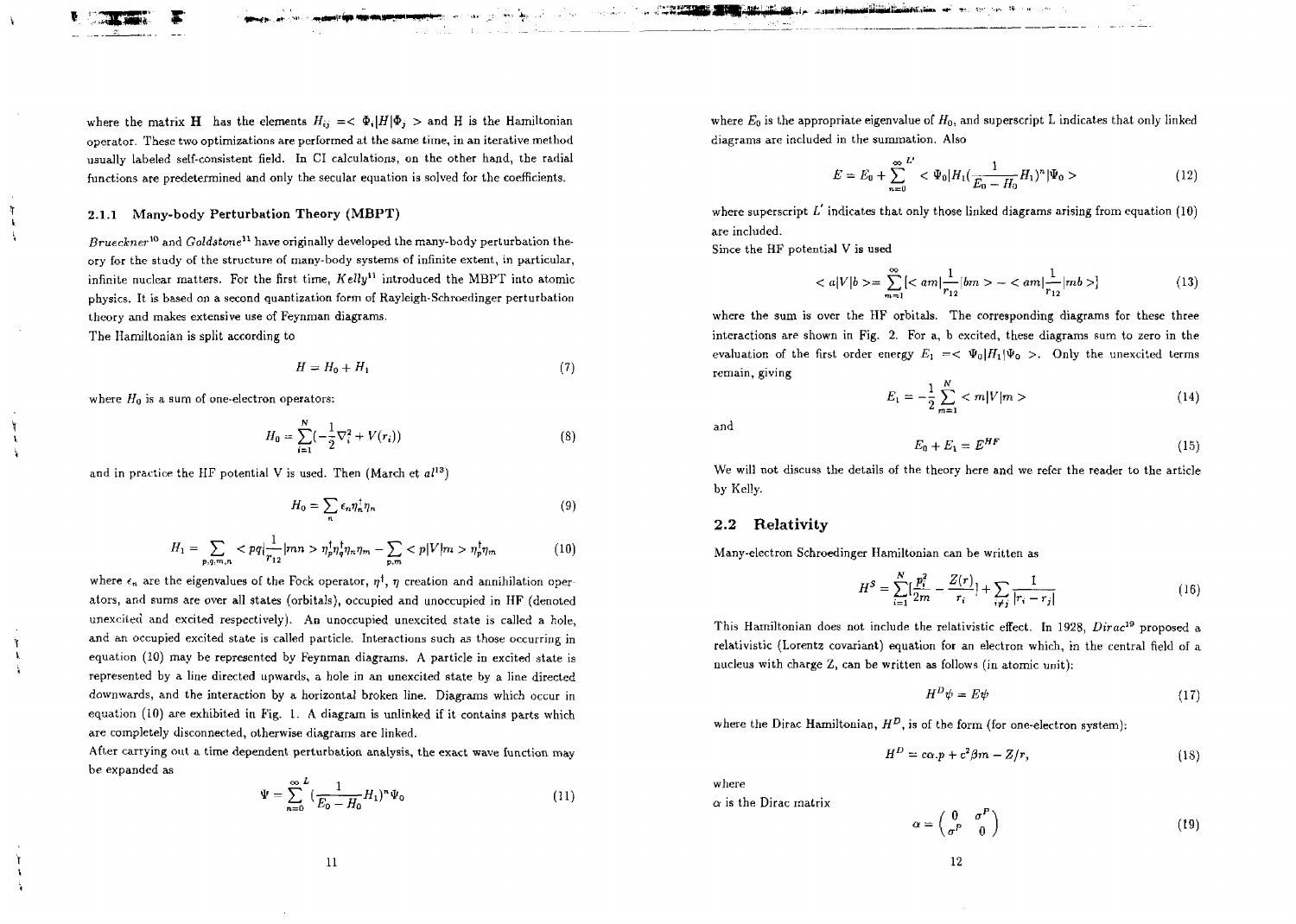and

**Contractor** 

 $\beta$  is the Dirac matrix

$$
\beta = \begin{pmatrix} I & 0 \\ 0 & -I \end{pmatrix} \tag{20}
$$

In equation (18) c is the velocity of light, r is the electron-nucleus distance (point nucleus is used, although the finite size of the nucleus presents no difficulties) and p is the linear momentum operator of the electron. The  $\alpha$  and  $\beta$  are the Dirac  $4 \times 4$  matrices, which can be written in the standard representation in terms of  $2 \times 2$  Pauli matrices,  $\sigma^P$ , and  $2 \times 2$  unit matrix. I as in equation (20).

The eigenfunctions,  $\psi$ , of equation (17) are four-component spinors and these can be chosen as eigenfunctions of the set of commuting operators:  $H^D$ ,  $J^2$ , the total angular momentum squared, *J<sup>z</sup>* , the projection of J on the Z-axis. The eigenvalues of these commuting operators are E,  $j(j + 1)$ , m and k, respectively. The four-component eigenspinors,  $\psi_{nkm},$  can be written as:

$$
\psi_{nkm}(r,\theta,\phi) = \begin{pmatrix} r^{-1}P_{nk}(r)\chi_{km}(\theta,\phi) \\ ir^{-1}Q_{nk}(r)\chi_{-km}(\theta,\phi) \end{pmatrix}
$$
 (21)

The  $r^{-1}P_{nk}$  and  $r^{-1}Q_{nk}$  are the large and small radial functions and the  $\chi_{km}((\theta,\phi))$ , the two-component spinors. Details are given elsewhere. It is well known that Dirac theory accounts for many experimental results for one-electron system. One may, therefore, believe that the Dirac theory is the starting point for a relativistic treatment of manyelectron systems and the Dirac-Coulomb Hamiltonian for many-electron system can be written as

$$
H^{DC} = H^D + H^C \tag{22}
$$

$$
H^{DC} = \sum_{i=1}^{N} [\alpha_i \cdot p_i + \beta_i m - \frac{Z(r)}{r_i}] +
$$
 (23)

$$
\sum_{i \neq j} \frac{1}{|r_i - r_j|} \tag{24}
$$

It is not possible to generalize the Dirac theory to many-electron systems. A fully Lorenta invariant Hamiltonian for many-electron systems can not be obtained in a closed form because the complete electron-electron interaction involves, in addition to the instantaneous Coulomb interaction  $(r_{ii}^{-1}$ , which is not Lorentz invariant), the exchange of virtual photons between interacting electrons. However, *Breit<sup>10</sup>* proposed *HBr* as a correction to the Coulomb interaction,  $r_{ii}^{-1}$  for two electrons as:

$$
H^{Br} = -\frac{1}{2} \left[ \sum_{i=1}^{N} \frac{\alpha_i \cdot \alpha_j}{r_{ij}} + \frac{\alpha_i r_{ij} \cdot \alpha_j r_{ij}}{r_{ij}^3} \right]
$$
(25)

The Dirac-Coulomb-Breit Hamiltonian *HDCB* can be written as:

$$
H^{DCB} = H^D + H^C + H^B \tag{26}
$$

$$
^{-13}
$$

 $H^{Br}$  takes into account the magnetic and retardation terms and is of the order of  $(Z/c)^2$ , relative to the Coulomb interaction. Thus, it should be used as the first-order perturbation to the zeroth order Hamiltonian. The difficulty with this Hamiltonian is that the Breit interaction, which is a correlation to the nonrelativistic Coulomb interaction  $r_{ii}^{-1}$ , represents only the first order relativistic correlation. In the language of Feynman diagrams, it represents the exchange of only one virtual photon between the two interacting electrons. In principle, there are higher order corrections corresponding to the exchange of two, three, etc., virtual photons. Much work is still needed to calculate these higher-order corrections to the Breit interaction.

Relativistic effects may be added to the Hamiltonian in the form of the Breit-Pauli interaction, of which we include the spin-orbit, spin-other-spin, spin-spin, mass correction, and one-body Darwin terms. The Breit-Pauli Hamiltonian can be written as:

$$
H^{BP} = H_{NR} + H_R \tag{27}
$$

where  $H_{NR}$  is nonrelativistic Coulomb Hamiltonian and

$$
H_R = H_{so} + H_m + H_{D1} + H_{soo} + H_{ss} + H_{oo} + H_{D2} + H_{ssc}
$$
 (28)

is the relativistic correction.

$$
H_{so} = \frac{\alpha^2 Z}{2} \sum_{i=1}^N \frac{1}{r_i^3} (l_i.s_i)
$$
 (29)

represents the one-body spin-orbit interaction of each electron magnetic moment with the magnetic field arising from the electron own motion in the Coulomb field of the nucleus;

 $\sim$ 

$$
H_m = -\frac{\alpha^2}{8} \sum_{i=1}^N \nabla_i^4 \tag{30}
$$

is the relativistic mass correction;

$$
H_{D1} = -\frac{\alpha^2 Z}{8} \sum_{i=1}^{N} \nabla_i^2(\frac{1}{r_i})
$$
\n(31)

is the one-body Darwin term; the relativistic correction to the potential energy;

$$
H_{soo} = -\frac{\alpha^2}{2} \sum_{i \neq j} \left( \frac{r_{ij}}{r_{ij}^3} \times p_i \right) . (s_i + 2s_j)
$$
 (32)

represents the spin-other-orbit interaction and is made up of two parts. The first one containing the factor s is the spin orbit coupling of electron i in the Coulomb field of the electron j. The second, with the factor 2s comes from the interaction of the spin magnetic moment of electron j with the orbital current i;

$$
H_{ss} = \alpha^2 \sum_{i \neq j} \frac{1}{r_{ij}^3} [(s_i.s_j) - 3 \frac{(s_i.r_{ij})(s_j.r_{ij})}{r_{ij}^2}]
$$
\n(33)

.<br>The contract of the contract of the contract of the position of the contract of the contract of the contract of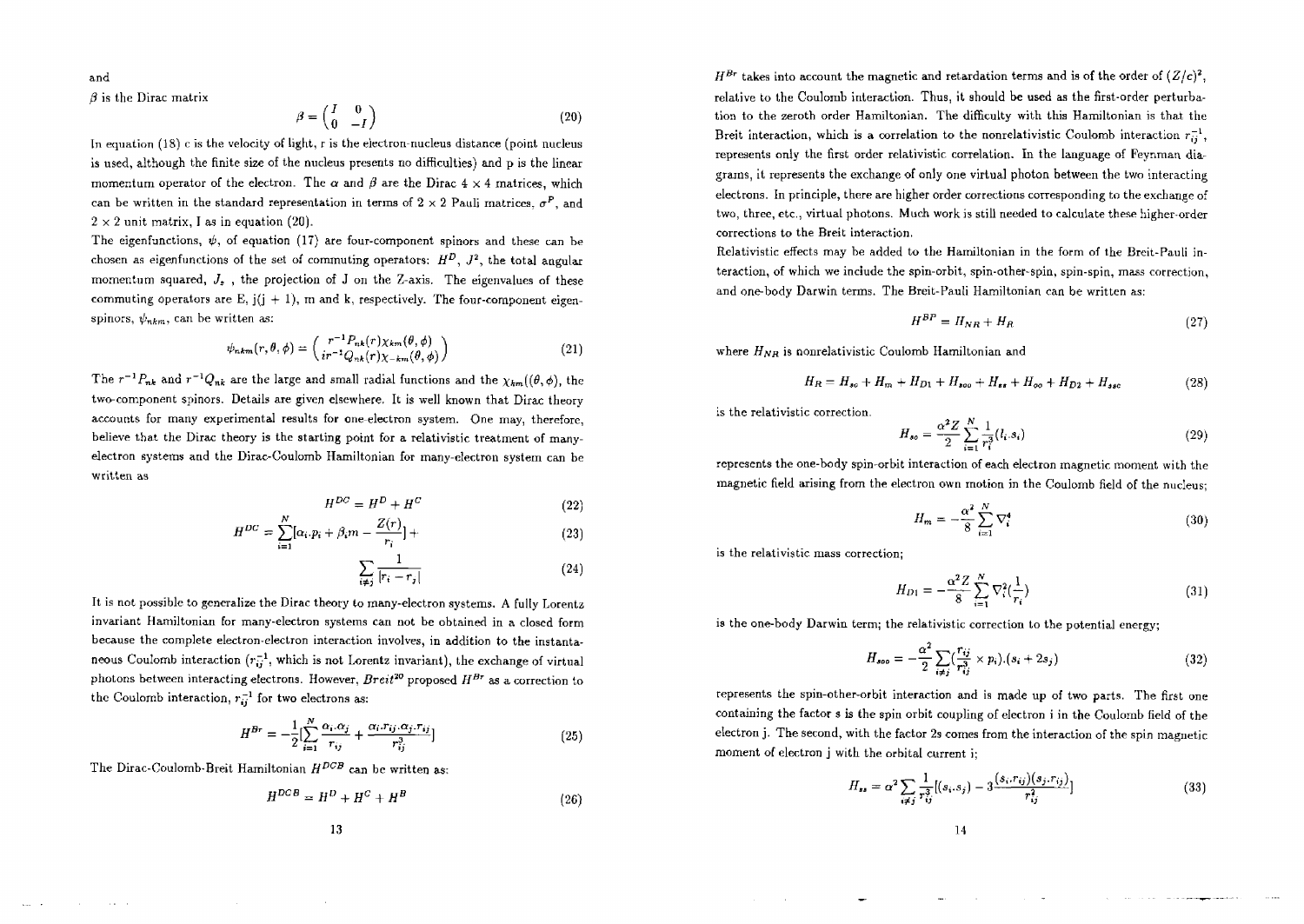$\blacksquare$ 

is the ordinary dipole interaction of the spin magnetic moments of two electrons;

$$
H_{oo} = -\frac{\alpha^2}{2} \sum_{i \neq j} \left[ \frac{p_i \cdot p_j}{r_{ij}} + \frac{r_{ij}(r_{ij} \cdot p_i) \cdot p_j}{r_{ij}^3} \right]
$$
(34)

is the orbit-orbit interaction;

A.

k

$$
H_{D2} = \frac{\alpha^2}{4} \sum_{i \neq j} \nabla_i^2(\frac{1}{r_i})
$$
\n(35)

is the two-body Darwin term; the relativistic correction to the potential energy;

$$
H_{\text{osc}} = -\frac{8\pi\alpha^2}{3} \sum_{i \neq j} (s_i, s_j) \delta(r_i - r_j) \tag{36}
$$

is the electron spin-contact term. Some of the terms of Breit-Pauli Hamiltonian split LS states into J-dependent levels and some of them affect the overall energy. The expansion (1) is then replaced by

$$
\Psi(J) = \sum_{i} c_i \Phi_i(LSJ) \tag{37}
$$

where the summation now includes single-configuration with different L and S (which can couple to form a common J value). The matrix which is diagonalized to give the eigenenergies and eigenvectors components  $a_i$  now contain the Breit-Pauli operators as well as the previous non-relativistic terms in the Hamiltonian.

#### 2.3 Basic Theory of Quantum Electrodynamic (QED)

Quantum etectrodynamic corrections are the radiative corrections commonly known as the Lamb *Shift<sup>85</sup> .* The Lamb shift may be written as a sum over terms representing different physical effects:

$$
E_{LS} = \delta E_{SE} + \delta E_{VP} + \delta E_{FNS} + \delta E_{HO} + \delta E_{RC}
$$
\n(38)

with: SE, electron self energy correction; VP, vacuum polarization correction; FNS, correction due to the finite nuclear size; HO, higher order corrections due to two virtual photons processes; RC, relativistic corrections (refativistic recoil and relativistic reduced mass).

From the point of view of field theory, the vacuum polarization correction is the result of the process in which the photon that mediates the Coulomb interaction between the bound electron and the nucleus produces a virtual electron-positron pair in the vacuum. The corresponding Feynman diagram is given in Fig. 4. The diagram gives a correction to the Coulomb potential  $V(r)$  known as the *Uehling*<sup>67</sup> potential  $\delta V(r)$ :

$$
V(r) \to V(r) + \delta V(r) \tag{39}
$$

In the Coulomb field of a nucleus of charge Ze,  $\delta V(r)$  is given by

$$
\delta V(r) = -\frac{\alpha}{\pi} (Z\alpha) f(r/\lambda_e) m_e c^2 \tag{40}
$$

where

يفقد أأنبت البرادة

$$
f(r/\lambda_e) = \frac{\lambda_e}{3r} \int_1^{\infty} dt (t^2 - 1)^{1/2} (2t^{-2} + t^{-4}) e^{-2i\tau/\lambda_e}
$$
 (41)

The range of the Ueling potential is exhibited by the asymptotic form for  $r >> \lambda_c$ 

$$
f(r/\lambda_e) \sim -\frac{\pi^{1/2}}{4} \left(\frac{\lambda_e}{r}\right)^{5/2} e^{\frac{-2r}{\lambda_e}}
$$
 (42)

The range of  $\delta V$  is short on the atomic scale, so the energy shift is proportional to the bound electron wave function at the origin, to lowest order in *Za :*

$$
\Delta E_U = \langle \delta V \rangle = \frac{\alpha}{\pi} \frac{(Z\alpha)^4}{n^3} G_n(Z\alpha) m_e c^2
$$
  

$$
\approx -\frac{\alpha}{\pi} (Z\alpha) |\psi(0)|^2 \int d^3r f(r/\lambda_e) m_e c^2
$$
 (43)

In (43), the function  $G_n(Z\alpha)$  gives the exact expectation value of  $\delta V$  calculated with Dirac wave functions. For small Z, we have

$$
G_n(Z\alpha) \sim \begin{cases} -\frac{4}{15} & s \text{ states} \\ 0 & p, d, \dots \text{ states} \end{cases}
$$
 (44)

The self energy is the dominant QED correction in ordinary atoms and ions. This is in contrast to muonic atoms where the vacuum polarization dominates. The first self energy calculation was done by *Bethe<sup>88</sup>* in 1947 based on the nonrelativistic formulation of radiation theory, including mass normalization. The expression he evaluated is :

$$
\Delta E_{SE}^{Bethe} = \frac{\alpha}{4\pi^2 c^2} \sum_{\lambda=1}^2 \int d^3k k^{-1} < n|\hat{\epsilon}_{\lambda} \cdot \vec{v} \sum_i \frac{|i\rangle < i|}{E_n - E_i - k} \hat{\epsilon}_{\lambda} \cdot \vec{v}|n > \\
\quad + \frac{1}{2} \delta m_0 < v^2 > \n\end{aligned} \tag{45}
$$

$$
\Delta E_{SE}^2 = \frac{\alpha}{\pi} \frac{(Z\alpha)^4}{n^3} F_n(Z\alpha) m_e c^2
$$
 (46)

 $F_n(Z)$  is approximately  $4/3ln(Z\alpha)^{-2} + C_n$ 

$$
H^{Furr} = \int d^3(r)\psi^{\dagger}(r)[\alpha.p + \beta m - \frac{Z\alpha}{r} + U(r)]\psi(r)
$$
 (47)

$$
\psi(x) = \sum_{n^{+}} b_{n} \phi_{n}(\vec{x}) e^{-iE_{n}t} + \sum_{n^{-}} d_{n}^{*} \phi_{n}(\vec{x}) e^{-iE_{n}t}
$$
\n(48)

$$
[-i\vec{\alpha}.\vec{v} + V(\vec{x}) + \beta - E_n]\phi_n(\vec{x}) = 0
$$
\n(49)

15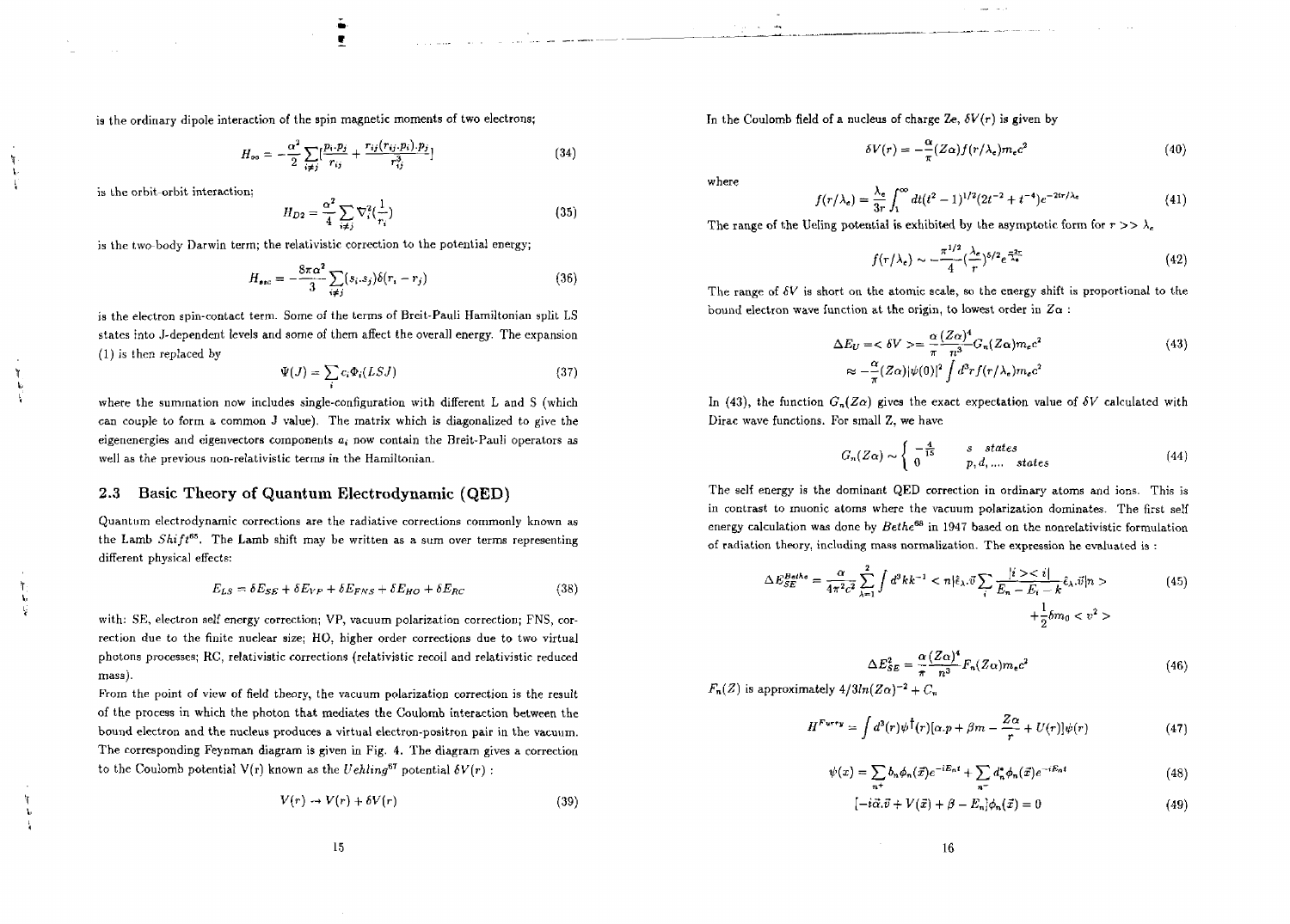The creation and destruction operators obey the usual Fermi anticommutation rules. Interaction of the electromagnetic current of the electron-positron field with the radiation field is provided by the interaction Hamiltonian density:

$$
H_I(x) = -1/2e[\psi(x)\gamma^{m_u}, \psi(x)]A_\mu(x) - 1/2\delta m[\psi(x), \psi(x)] \tag{50}
$$

where -e is the electron charge and  $A_\mu$  is the vector potential of the radiation field. The second term in (50) is the mass renormalization counter terra. Energy level shifts are calculated in a perturbation expansion in  $H_I$  by applying the Gell-Mann and  $Low^{T1}$ theorems in the symmetric form discussed by *Sucher<sup>76</sup>*

$$
\Delta E_n = \lim_{\epsilon \to 0} \frac{i\epsilon}{2} \frac{\frac{\partial}{\partial \lambda} < n |S_{\epsilon,\lambda}| n \rangle}{\langle n |S_{\epsilon,\lambda}| n \rangle} \tag{51}
$$

where

$$
S_{\epsilon,\lambda} = \sum_{j=0}^{\infty} S_{\epsilon,\lambda}^j
$$
 (52)

and where

$$
S_{\epsilon,\lambda}^{j} = \frac{(-i\lambda)^{j}}{j!} \int d^{4}x_{j} \dots \int d^{4}x_{1} e^{\epsilon|t_{j}| - \dots - \epsilon|t_{1}|} \times T[H_{I}(x_{j}) \dots H_{I}(x_{1})]
$$
(53)

$$
|n\rangle = \sum_{i_1,\dots,i_k} c_{i_1}...c_{ik}b_{i_1}^*,\dots b_{ik}^*|0\rangle \tag{54}
$$

$$
S_F(x_2, x_1) = \begin{cases} \sum_{n+} \phi_n(\vec{x}_2) \phi_n(\vec{x}_1) e^{-iE_n(t_2 - t_1)} & t2 > t1 \\ -\sum_{n-} \phi_n(\vec{x}_2) \phi_n(\vec{x}_1) e^{-iE_n(t_2 - t_1)} & t2 < t1 \end{cases}
$$
(55)

 $\overline{or}$ 

$$
S_F(x_2, x_1) = \frac{1}{2\pi i} \int_{C_F} dz \sum_n \frac{\phi_n(\vec{x}_2)\phi_n(\vec{x}_1)}{E_n - z} e^{-ix(t_2 - t_1)}
$$
(56)

where  $C_F$  denotes the  $Feynman^{74}$  contour. The lowest order diagrams for the OED correction to the energy level are shown in Fig. 5.

Wichmann and *KrolI<sup>72</sup> ~ <sup>73</sup>* have examined the complete vacuum polarization and have shown that the effect of correction to the Uehling potential included in the exact result is very small in ordinary atoms over a wide range of Z. In muonic atoms, on the other hand, this correction is of measurable magnitude.

#### 2.4 Finite Nuclear Size (FNS)

Although, the nucleus is frequently taken to be a point source for an electron field, whence

$$
V_{nucl} = -\frac{Ze^2}{r} \tag{57}
$$

is the potential energy of interaction between an electron and nucleus, other models the account for the finite size of the nuciear charge distribution are commonly employed for high precision calculations and

$$
V_{nucl} = -\frac{Z(r)e^2}{r} \tag{58}
$$

$$
17\,
$$

Possible models for the charge distribution in the nucleus include a hollow shell charge distribution with radius *R,*

$$
\rho_s(r) = \frac{Ze}{4\pi R_s^2} \delta(r - R_s),\tag{59}
$$

a spherically symmetric uniform charge distribution with surface radius *R<sup>u</sup>*

$$
\rho_u(r) = \frac{Ze}{4/3\pi R_u^3} \theta(R_u - r), \tag{60}
$$

and the Fermi model

$$
\rho_f(r) = \frac{\rho_0}{1 + e^{\frac{r - c}{\tilde{a}}}}.\tag{61}
$$

For the binding energy, the dependence on the model is small provided the root mean square (rms) radius of the charge distribution

$$
R = \left[\frac{1}{Ze} \int dr r^2 \rho(r)\right]^{1/2} \tag{62}
$$

is fixed to a particular value.

#### **2.5 Basic Theory of Parity Non-conservation (PNC)**

The dominant part of the PNC interaction can be expressed as a correction of the atomic Hamiltonian:

$$
H^{PNC} = G_F Q_W \frac{1}{2\sqrt{2}} \rho(r) \gamma_5 \tag{63}
$$

where  $G_F = 2.22 \times 10^{-14}$  au gives the small size of the interaction,  $\rho(r)$  is the nuclear density, *Qw* is the weak charge and given by

$$
Q_W = -N + Z(1 - 4\sin^2\theta_W) \tag{64}
$$

where N and Z are the number of neutrons and electrons respectively.  $Sin^{2}\theta_{W}$  is the fundamental parameter for the standard electro-weak  $model^{97-99}$  and  $\gamma_5$  is the matrix

$$
\gamma_5 = \begin{pmatrix} 0 & 1 \\ 1 & 0 \end{pmatrix} \tag{65}
$$

When this matrix acts on a relativistic Dirac two component spinor it exchanges the top and the bottom components so that the resulting orbital has the opposite normal parity of the unperturbed orbital. This gives the PNC nature of the atomic weak interaction Hamiltonian.

The presence of atomic PNC weak interaction means that quantities which are normally forbidden can now occur. For example: Cs  $6s \rightarrow 7s$  El transition is parity forbidden. In the presence of PNC interaction the orbitals become parity mixed so that there is then a non-zero matrix element or amplitude for this transition due to the opposite parity of the admixture.

$$
\langle 7s^{-}|r|6s^{-}\rangle = \langle 7s^{PNC}|r|6s\rangle + \langle 7s|r|6s^{PNC}\rangle \tag{66}
$$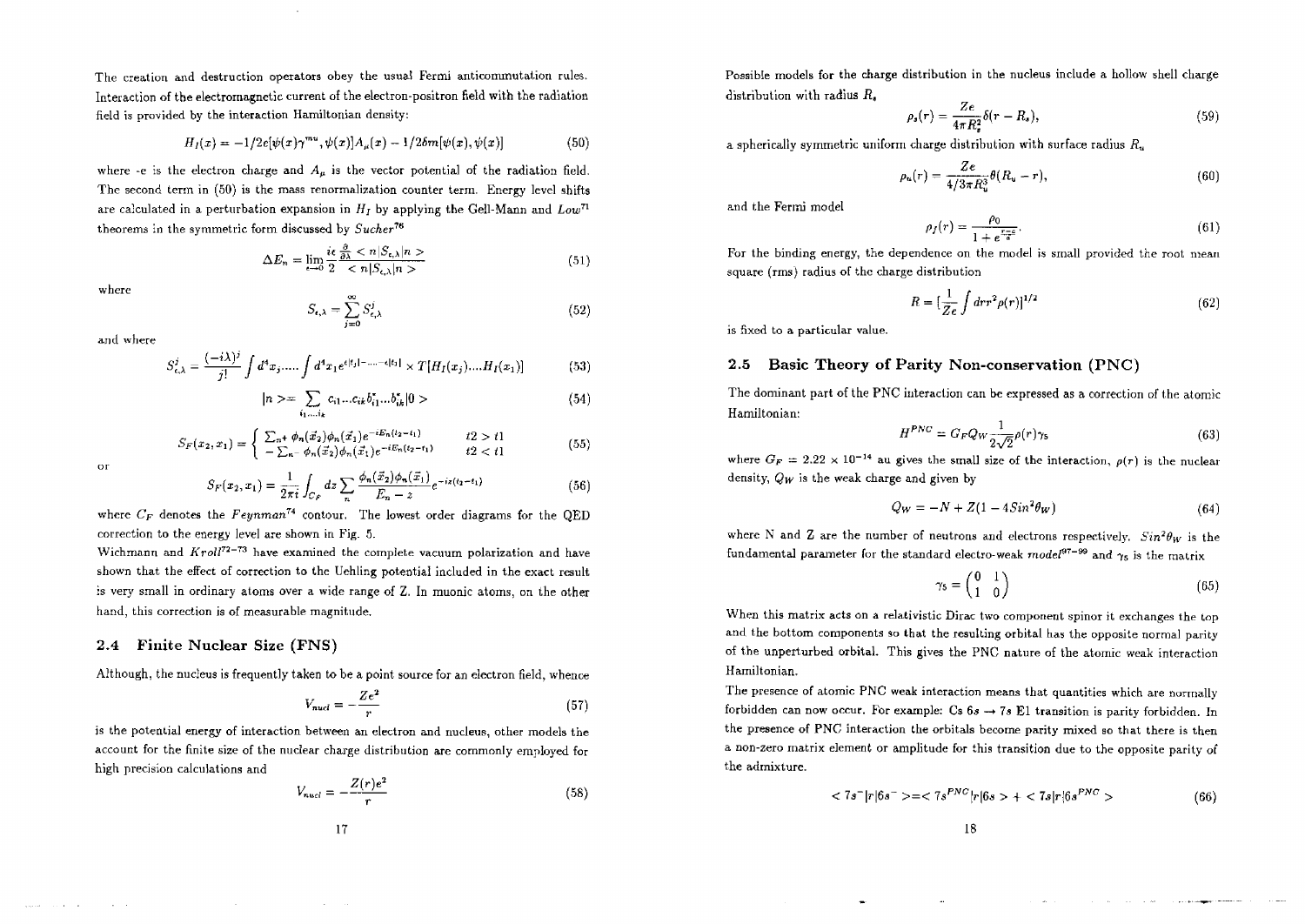where - denotes a parity mixed orbital. The  $6s \rightarrow 7s$  transition amplitude, which is proportional to  $Q_W,$  can be measured experimentally. If the value of  $Q_W$  can be extracted then a value for the  $Sin^2\theta_W$  can be obtained. However, in order to extract  $Q_W$  it is necessary to have a value for the PNC El transition matrix element. These have to be calculated separately and this is the task of atomic PNC theory. The most accurate PNC measurements have been performed on Cs and this is a single valence system the theory is relatively easy.

# 3 Results and discussion

 $\mathbf{t}$ 

 $\pmb{\lambda}$ 

Table 1 displays the Hartree-Fock  $(HF)$  and configuration-interaction  $(CI)$  J- dependent and -independent optical oscillator strengths of the inner-shell excitation  $1s^22s^22p^63s^2S^c_J \rightarrow$  $1s^22s^22p^53s^2$  <sup>2</sup> $P_j$ , transition, which leads to autoionization, of both length  $(f_L)$  and velocity  $(f_V)$  forms, in  $Fe^{15+}$  ion of the sodium isoelectronic sequence. It is clear from the Table that there is disagreement between the HF  $(f_L)$  and  $(f_V)$  which suggests that the correlation must be included. The CI  $(f_L)$  and  $(f_V)$  is in better agreement but the discrepancy remains which indicates the importance of the relativity. The relativity has been included in the calculation via Breit-Pauli Hamiltonian. The Table exhibits the J-dependent oscillator strengths and better agreement has been achieved. In order to see the general trend of the oscillator strengths in the sodium isoelectronic sequence, we have plotted  $f_L$  as a function of  $\frac{1}{7}$  in Fig. 3.

Tables 2-4 show the HF and CI optical oscillator strengths of the inner-shell excitation  $1s^22s^22p^63s^23p^63d^2D^* \rightarrow 1s^22s^22p^63s^23p^53d^22P^{\circ},~^2D^{\circ}$  and  $^2F^{\circ}$  transitions, which lead to autoionization, in *Sc?<sup>+</sup>* , *Ti3+* and *V\*<sup>+</sup>* ions of the potassium isoelectronic sequence. It is clear from Tables 2-4 that the HF  $(f_L)$  and  $(f_V)$  disagree with each other by about a factor of two. This disagreement indicates that the HF description is not adequate. It is indispensable to incorporate the correlation. The CI  $(f_L)$  and  $(f_V)$  has good agreement which demonstrates the importance of the correlation. Table 5 gives the resonance excitation energy in Li-like  $U^{\otimes 9+}$  ion. The Table displays the effects of relativity, correlation, and quantum electrodynamic. The agreement between the experiment and theory is good. However, the discrepancy exists which suggests to include other physical effects, e.g., finite nuclear size (FNS), parity nonconservation (PNC). Table 6 presents the self energy in Li-like  $U^{89+}$  ion showing the effect of the nuclear size.

Blundell et al<sup>105</sup> have extensively investigated and reviewed the PNC effects (see references therein). Table 7 presents the PNC amplitude in Cs. Several calculations have been carried out. Overall, there is reasonably good agreement between the theoretical predictions and experimental observations. Table 8 gives the fundamental parameter in the standard model  $Sin^2\theta_W$ . The atomic physics gives good value of the  $Sin^2\theta_W$  compare to the world average value which indicates that the atomic physics is capable of providing information about the weak interaction. Table 9 gives the ionization energy of  $Cs$  with the correction of PNC. It demonstrates that the PNC plays an important role in order to obtain the accurate results.

# 4 Conclusions and future directions

*ti.,'* **:'£**

The high-precision investigation of the effects of correlation, relativity, QED, FNS and PNC by experiments provides very sensitive test of the theoretical methods. Such stringent tests are especially important as the general problem of QED and PNC theories is extremely difficult and has not been solved completely untii now. Only correlation and relativity have been treated on an equal footing in the MCDF and RMBPT. The MCDF and RMBPT results are in excellent agreement with experiments which have not included the QED and PNC effects. Most experiments do not isolate these physical effects. No experiment has separated all effects. More precise experimental investigation would be desirable. Most of the theories , for examples, MCDF and RMBPT, include correlation and relativity effects simultaneously in a unified manner. However, these theories do not explain the Lamb shift which suggest to develop new theoretical methods. Several theoretical techniques are available in the literature for the calculations of QED, FNS and PNC effects independently. There is disagreement between high precision experiment and high precision theory. It is probably because that no theoretical method incorporates all effects simultaneously on an equal footing. At present, we do not have a comprehensive and practical theory that accounts all these physical effects simultaneously.

A hybrid theory, which combines the effectiveness of the MCDF method in dealing with the most obvious addition of more subtle correlation through the MBPT, provides our best hope for a unified theory that accounts for all effects simultaneously and systematically. Another direction which can exploit the close relation between the RMBPT and QED and the productive cross fertilization of these two may be capable of yielding excellent results of accuracy well below 1% level.

In short, our knowledge of high-precision electronic structure of atoms and ions, particularly for heavy atoms and ions, is by no means complete. Comprehensive and painstaking work needs to be done and the field will continue to grow, develop and flourish. The future holds many challenges for both experiment and theory.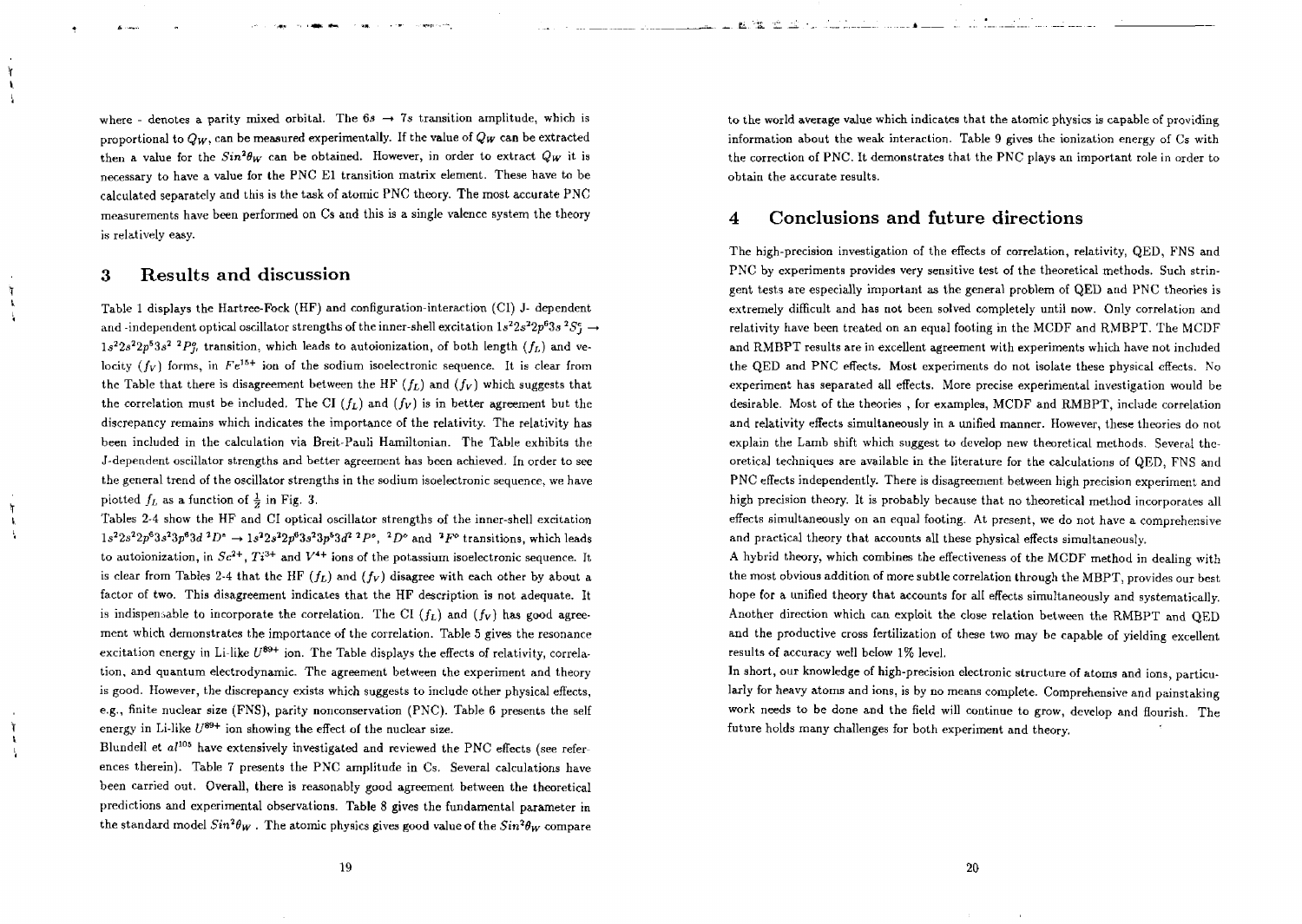#### **Acknowledgments**

The author would like to thank Professor Abdus Salam, the International Atomic Energy Agency and UNESCO, for hospitality at the International Centre for Theoretical Physics, Trieste, Italy and Swedish Agency for Research Cooperation with Developing Countries {SAREC) for financial support during his visit at the ICTP under the Associateship scheme. He wishes to express his thanks to BRAB University, India, for leave and also to UGC, New Delhi, for Major Research Project.

#### **References**

- 1. N. Bohr, Phil Mag. 26, 1 (1913).
- 2. E. Rutherford, Phil. Mag. 21, 669 (1911).
- 3. M. Planck, Ann. Physik, 4, 553 (1901).
- 4. E. Schroedinger, Ann. Phys. Lpz 79, 361 (1926).
- 5. L. de Broglie, Ann. d. Phys. 3, 22 (1925), Thesis, Paris, 1924.
- 6. W. Heisenberg, Z. Physik 33, 879 (1925).
- 7. D. R. Hartree, Proc. Camb. Phil. 24, 89 (1928). The Calculation of Atomic structures, New York:Wiley, 1957.
- 8. V. Fock, Z. Phys. 61, 126 (1930).
- 9. J. C. Slater, Phys. Rev. 35, 210 (1930), Quantum Theory of Atomic Structure, Vol I and Vol II, McGraw-Hill, New York, 1960.
- 10. K. A. Brueckner, Phys. Rev. 97, 1353 (1955).
- 11. J. Goldstone, Proc. Roy. Soc. A 239, 267 (1957).
- 12. H. P. Kelly, Phys. Rev. 131, 684 (1963), 136, 896 (1964), 144, 39 (1966).
- 14. N. H. March, W. H. Young and S. Sampanthar, The Many-body Problem in Quantum Mechanics, Cambridge University Press, 1967.
- 13. A Sommerfeld, Ann. Phys. Lpz 51, 1 (1916).
- 15. A. Einstein, Ann. Physik, 17, 891 (1905).
- 15. E. U. Condon and G. H. Shortley, Theory of Atomic Structure, Cambridge University Press, 1935.
- 17. E. U. Condon and H. Odabasi, Atomic Structure, Cambridge University Press, 1980.
- 18. C. G. Darwin, Phil. Mag. 39, 537 (1920).
- 19. P. A. M. Dirac, Proc. Roy. Soc. (London), A 117, 610 (1928), 118, 351 (1928), The Principle of Quantum Mechanics, Oxford University Press, 1958.
- 20. G. Breit, Phys. Rev. 34, 553 (1929), 36, 383 (1930).
- 21. B. Swirles, Proc. Roy. Soc. A 152, 625 (1935).
- 22. G. E. Brown and D. G. Ravenhall, Proc. Roy. Soc. 208, 552 (1951).
- 23. E. A. Hylleraas, Z. Physik 48, 469 (1928).
- 24. M. H. Mittleman, Phys. Rev. A 24, 1167 (1981).
- 25. S. N. Tiwary, Chem. Phys. Lett. 93, 47 (1982).
- 26. A. Hibbert, A. E. Kingston and S. N. Tiwary, J. Phys. B: 15, L643 (1982).
- 27. S. N. Tiwary, Chem. Phys. Lett. 96, 333 (1983).
- 28. S. N. Tiwary, A. E. Kingston and A. Hibbert, J. Phys. B: 16, 2457 (1983).
- 29. S. N. Tiwary, Astrophys. Journal 269, 803 (1983).
- 30. S. N. Tiwary, Astrophys. Journal 272, 781 (1983).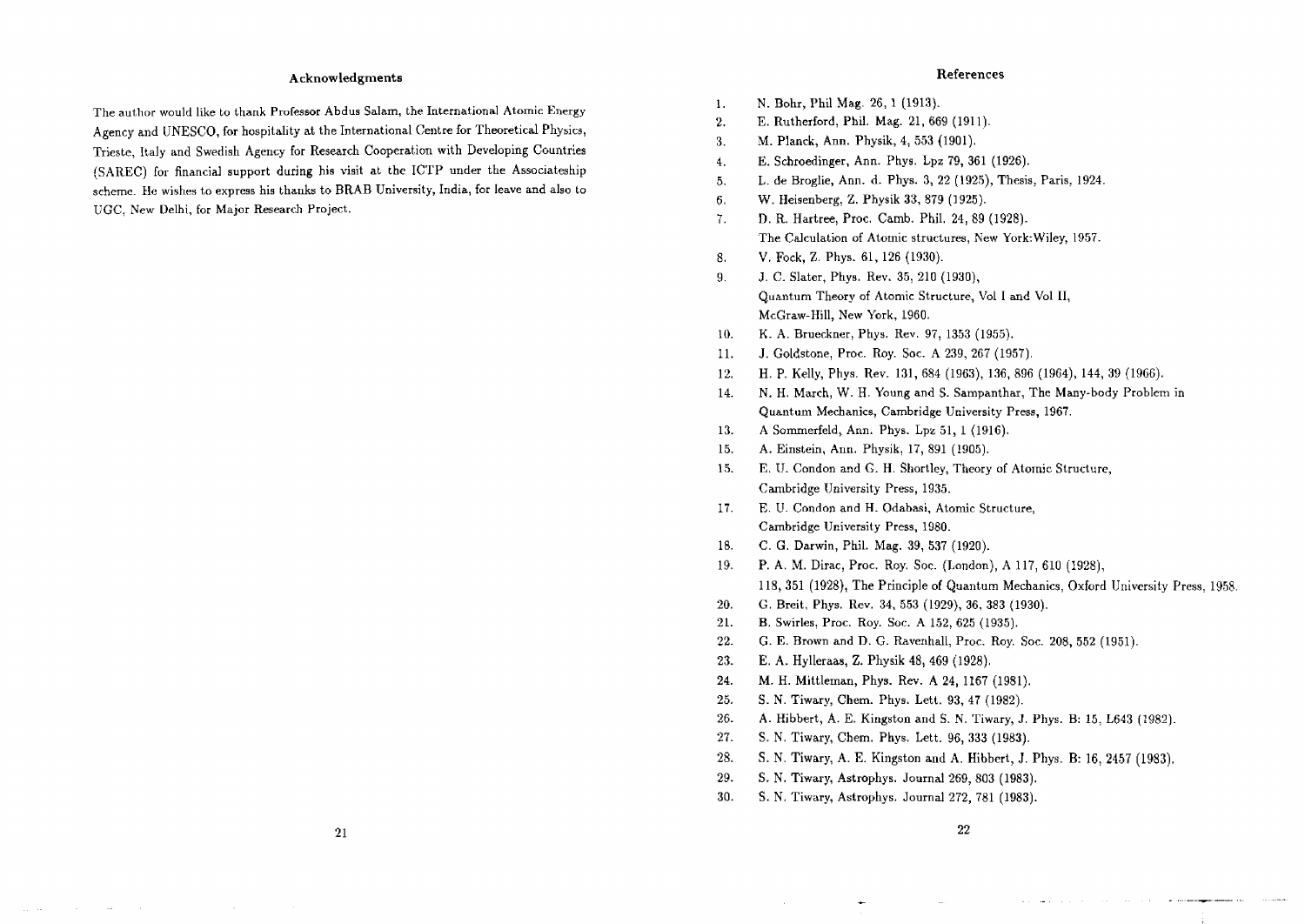31. S. N. Tiwary, P. G. Burke and A. E. Kingston, ICPEAC, Berlin, West Germany, 1983.

**Construction** 

 $\sim 10^{11}$  kg  $^{-1}$ 

- 32. S. N. Tiwary, Proc. Ind. Acad. Sci. 93, 1345 (1984).
- 33. S. N. Tiwary, ICTP, Trieste, Italy, Preprint, (1985).
- 34. S. N. Tiwary, ICTP, Trieste, Italy, Preprint, (1986).
- 35. S. N. Tiwary, Invited Talk, Book-World Book Publisher, New York, 1987.

 $\mathcal{L}^{\text{max}}$ 

- 36. A. E. Kingston, A. Hibbert and S. N. Tiwary, J. Phys. B: 20, 3907 (1987).
- 37. S. N. Tiwary,A. P. Singh, D. D. Singh and R. J. Sharraa, Can. J. Phys. 66, 405(1988).
- 38. S. N. Tiwary and G. Dujardin, Symposium on Auger Process, Paris, 1989.
- 39. S. N. Tiwary, ICPEAC, New York, USA (1989).
- 40. S. N. Tiwary, ICAP-12, Ann Arbor, Michigan, 1990, USA.
- 41. S. N. Tiwary, Praman-J. Phys. 35, 89 (1990).
- 42. S. N. Tiwary, ICTP, Trieste, Italy, preprint (1990).
- 43. S. N. Tiwary, Fizika, 22, 577 (1990).
- 44. S. N. Tiwary and P. Kumar, Acta Phys. Pol. 80, 23 (1991).
- 45. S. N. Tiwary, Int. J. Theor. Phys. 30, 825 (1991).
- 46. S. N. Tiwary, Fizika 23, 27 (1991).
- 47. S. N. Tiwary, Nuovo Cimento D, 13, 1073 (1991).
- 48. S. N. Tiwary, Fizika, 1, 181 (1992).
- 49. S. N. Tiwary and D. D. Singh, Nuovo Cimento D 14, 739 (1992).
- 50. S. N. Tiwary, M. Kumar, D. D. Singh and P. Kumar, Nuovo Cimento D 15, 77 (1993).
- 51. S. N. Tiwary, P. Kandpal and A. Kumar, Nuovo Cimento D 15, 1181 (1993).
- 52. S. N. Tiwary and P. Kandpal, Nuovo Cimento D 16, 339 (1994).
- 53. S. N. Tiwary, Conf. on Heavy Ion Collision, BHU, Banaras, 1994.
- 54. S. N. Tiwary and P. Kumar, ICTP, Trieste, Italy, Preprint, 1994.
- 55. S. N. Tiwary, LAMP, ICTP, Trieste, Italy, 1994.
- 56. E. Clementi and C. Roetti, At. Data Nucl. Data Tables 14, 177 (1974).
- 57. A. Hibbert, Comput. Phys. Commun. *9,* 141 (1975).
- 58. R. Glass and A. Hibbert, Comput. Phys. Commun. 16, 19 (1978).
- 59. C. Froese Fischer, Comput Phys. Commun. 64, 369 (1991), The Hartree-Fock Method for Atoms, John Wiley, NY, 1977.
- 60. W. Eissner, M, Jones and H. Nussbaumer, Comput. Phys. Commun. 8, 230 (1974).
- 61. R. D. Cowan, The Theory of Atomic Structure and Spectra, Univ. California Press, Berkeley, 1981.
- 62. J. P. Desclaux, Comput. Phys. Commun. 9, 31 (1975).
- 63. I. P. Grant, B. J. Mckenzie and P. H. Norrington, Comput. Phys. Commun. 21, 207 (1980).
- 64. K. G. Dyall, I. P. Grant, E. P. Plummer, C. T. Johnson and F. A. Parpia, Comput. Phys. Commun. 55, 425 (1989).
- 65. W. E. Lamb and R. C. Retherford, Phys. Rev. 72, 241 (1947).
- 66. R. Serber, Phys. Rev. 48, 49 (1935).
- 67. E. A. Uehling, Phys. Rev. 48, 55 (1935).
- 68. H. A. Bethe, Phys. Rev. 72, 339 (1947).
- 69. H. A. Bethe and E. E. Salpeter, Quantum Mechanics of One- and Two-Electron Atoms, Springer-Verlag, Berlin, 1957.
- 70. W. H. Furry, Phys. Rev. 81, 115 (1951).
- 71. M. Gell-Mann and F. Low, Phys. Rev. 84, 350 (1951).
- 72. E. H. Wichmann and N. M. Kroll, Phys. Rev. 96, 232 (1954).
- 73. E. H. Wichmann and N. M. Kroll, Phys. Rev. 101, 843 (1956).
- 74. R. P. Feynman, Quantum Electrodynamics, Benjamin-Cummings, 1962.
- 75. I. Lindgren and J. Morrison, Atomic Many-Body Theory, 2nd Edition Springer-Verlag, 1986.
- 76. J. Sucher, Relativistic, Quantum Electrodynamics and Weak Interactions Effects in Atoms, eds. W. R. Johnson, P. J. Mohr and J. Sucher, AIP Conference Proceedings, 1989.
- 77. J. Sapirstein and D. R. Yennie, Quantum Electrodynamics, edited by T. Kinoshita, World Scientific, 1990.
- 78. H. Gould, Physica Scripta, T46, 61 (1993).
- 79. P. von Bretano, D. Platte, D. Budelsky, L. Kremer, H. J. Progs and F. Scheuer, Physica Scripta, T46, 162 (1993).
- 80. J. P. Briand, Physica Scripta, T46, 157 (1993).
- 81. S. A. Blundell, Physica Scripta, T46, 144 (1993).
- 82. G. Soff, Physica Scripta, T46, 115 (1993).
- 83. G. W. F. Drake, Physica Scripta, T46, 116 (1993).
- 84. H. Persson, I. Lindgren and S. Salomonson, Physica Scripta, T46, 125 (1993).
- 85. P. J. Mohr, Physica Scripta, T46, 44 (1993).
- 86. T. Zhang and G. W. F. Drake, J. Phys. B:, 27, L311 (1994).
- 87. H. M. Quiney and I. P. Grant, J. Phys. B:, 27, L299 (1994).
- 88. I. Lindgren, Phys. Rep. 242, 269 (1994).
- 89. V. M. Shabaev, J. Phys. B: 26, 1103 (1993).
- 90. E. C. Seltzer, Phys. Rev. 188, 1916 (1969).
- 91. P. J. Mohr, At. Data Nucl. Data Tables 29, 453 (1983).
- 92. W. R. Johnson and G. Soff, At. Data Nucl. Data Tables 33, 405 (1985).
- 93. S. A. Blundell, W. R. Johnson and J. Sapirstein, Phys. Rev. A 41, 1698 (1990).
- 94. K. T. Cheng, W. R. Johnson and J. Sapirstein, Phys. Rev. Lett, 66, 2960 (1991).
- 95. T. Franosch and G. Soff, Z. Phys. D 18, 219 (1991).
- 96. I. B. Sobornov, Phys. Lett. A 189, 72 (1994).

 $\mathfrak{h}$  $\mathbf{b}$  $\mathbf{y}$ 

٠ï,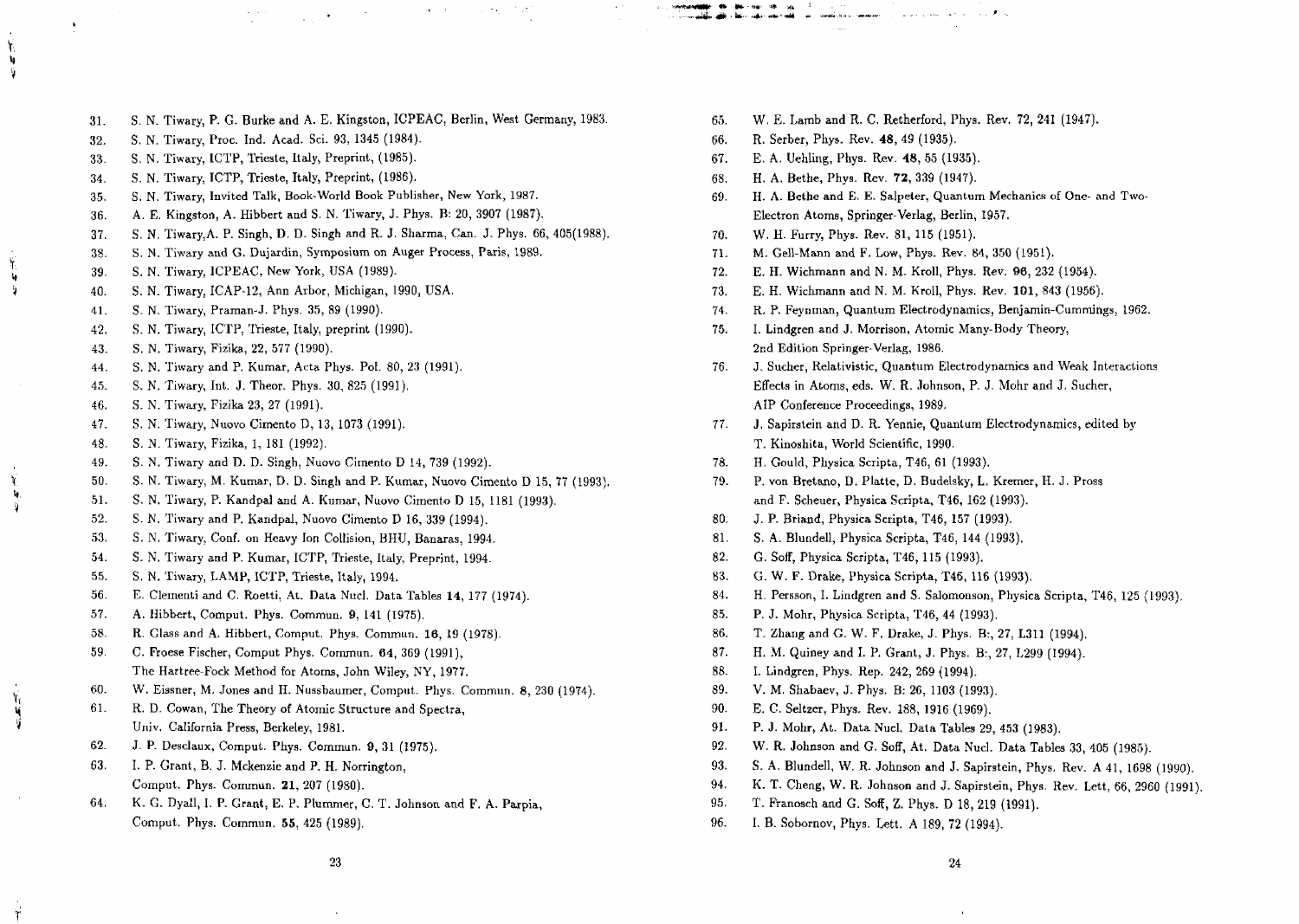- 97. A. Salam, Elementary Particle Physics, ed. Svartholm, Stockholm, 1968.
- 98. S. Weinberg, Phys. Rev. Lett. 19, 1264 (1967).
- 98. S. L. Glashow, Phys. Rev. D 2, 1285 (1970).
- 100. M. C. Noecker, B. P. Masterson, and C. E. Wieman, Phys. Rev. Lett. 61, 310 (1988).
- 101. P. G. H. Sandars, J. Phys. B: 10, 2983 (1977).
- 102. V. A. Dzuba, V. V. Flambaum and O. P. Sushkov, Phys. Lett. A 140, 493 (1989).
- 103. M. A. Bouchiat and C. C. Bouchiai, Phys. Lett. B 48, 111 (1974).
- 104. S. A. Blundell, A. C. Hartley, Z. Liu, A. M. Martensson-Pendrill and J. Sapirstein, Theor. Chem. Acta 80, 257 (1991).
- 105. S. A. Blundell, J. Sapirstein and W. R. Johnson, Phys. Rev. D 45, 1602 (1992).
- 106. I. B. Khriplovich, Parity Nonconservation in Atomic Phenomena, Gordon and Breach, Philadelphia, 1991.
- 107. B. W Lynn and P. G. H. Sandars, J. Phys. B: 27, 1469 (1994).
- 108. R. J. Rafac, C. E. Tanner, A. E. Livingston and K. W. Kukla, Phys. Rev. A 50, R1976 (1994).

#### **Table 1.**

### **J-independent and -dependent oscillator strengths of**  $1s^22s^22p^63s^2S_f^e \rightarrow 1s^22s^22p^53s^2^2P_f^o$

# **in the sodium isoelectronic sequence**

|          |       | present results   other results |       |       |        | present results |       |       |
|----------|-------|---------------------------------|-------|-------|--------|-----------------|-------|-------|
| function |       | Īν                              | JL    | īν    | $2J +$ | $2J'+1$         |       |       |
| HГ       | 0.064 | 0.060                           |       |       |        |                 | 0.022 | 0.019 |
|          |       |                                 |       |       | 2      |                 | 0.043 | 0.040 |
| СI       | 0.084 | 0.087                           | 0.087 | 0.084 | 2      |                 | 0.031 | 0.028 |
|          |       |                                 |       |       | ິ      |                 | 0.059 | 0.056 |

#### **Table 2.**

# $\text{Optical oscillator strengths of } 1s^2 2s^2 2p^6 3s^2 3p^6 3d \text{ } ^2D^e \rightarrow 1s^2 2s^2 2p^6 3s^2 3p^5 3d^2 \text{ } ^2P^e$ **in the potassium isoelectronic sequence**

|          |      | $T - 3 +$ |                                           |                                                                  |
|----------|------|-----------|-------------------------------------------|------------------------------------------------------------------|
| function | - Fv | JL.       | lν                                        |                                                                  |
| HЕ       |      |           |                                           | $1.18 \mid 0.63 \nmid 1.12 \mid 0.59 \mid 1.03 \nmid 0.54 \nmid$ |
| СI       |      |           | $0.71$   0.78   0.65   0.72   0.78   0.86 |                                                                  |

contract of the contract

 $\mathcal{L}^{\text{max}}$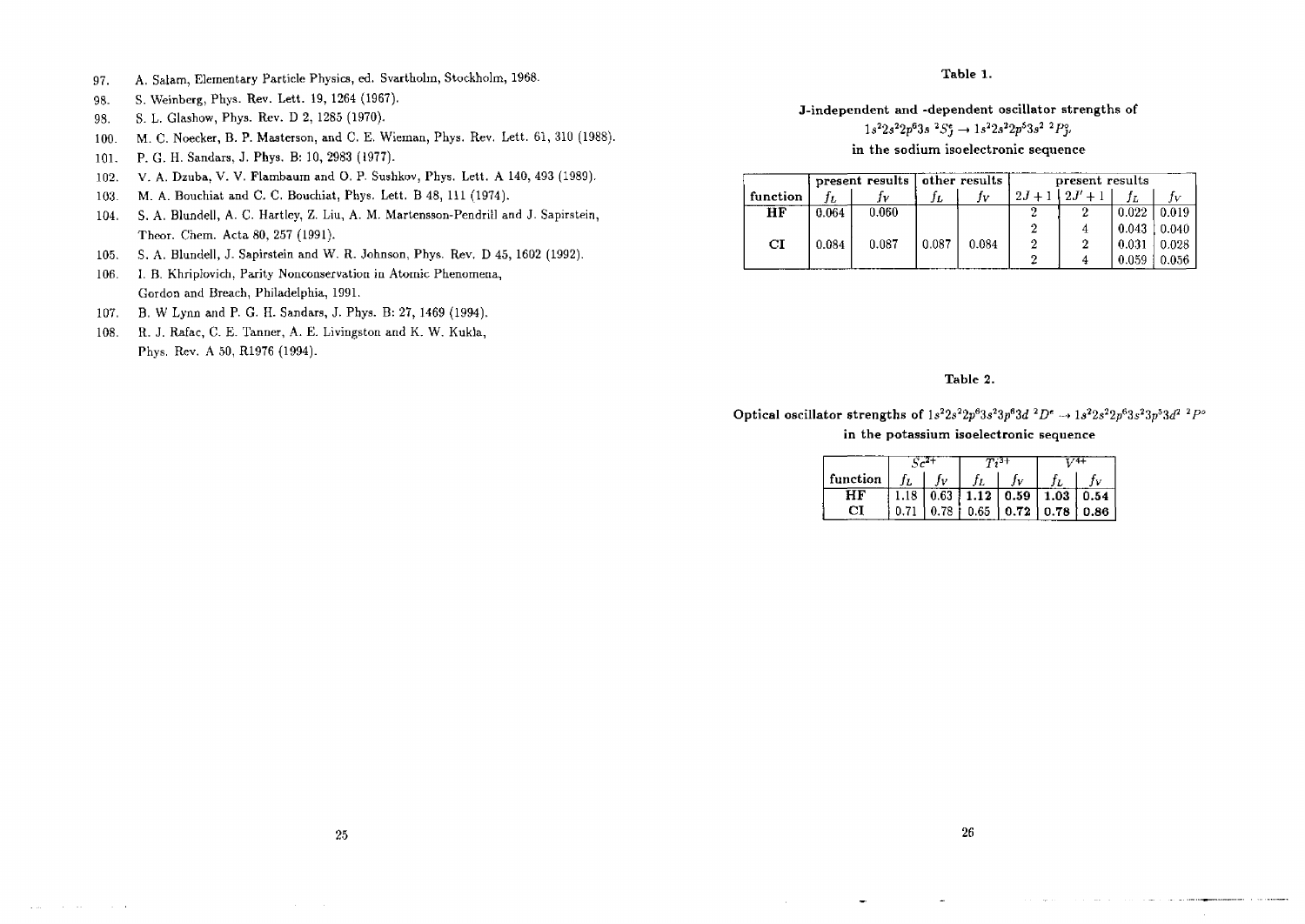#### **Table 3.**

Optical oscillator strengths of  $1s^22s^22p^63s^23p^63d \,\,^2D^e \rightarrow 1s^22s^22p^63s^23p^53d^2$ 

 $\mathbf{t}$ 

ो  $\Lambda$ J.

## **in the potassium isoelectronic sequence**

| function |      |    |                                      |      |
|----------|------|----|--------------------------------------|------|
|          | 2.46 | 24 | $\mid 2.31 \mid 1.15 \mid 2.13 \mid$ | 1.06 |
|          |      |    | 0.56   0.44   1.82   1.55            |      |

# **Table 5. Resonance excitation**  $1s^22s^2S_{1/2} \rightarrow 1s^22p^2P_{1/2}$ **transition energy (in eV) of Li-like [/B9+ ion**

- -

| Dirac-Fock, without Breit      | 286.54          |
|--------------------------------|-----------------|
| <b>Breit interaction</b>       | 36.44           |
| Correlation (RMBPT-DF)         | $-0.73$         |
| Hydrogenic self energy         | $-43.96$        |
| Self energy screening          | 2.38            |
| Total screened QED corrections | $-41.57$        |
| Total DF + RMBPT               | 280.68          |
| Experiment                     | $280.59 + 0.10$ |

#### **Table** *4.*

 $\text{Optical oscillator strengths of } 1s^22s^22p^63s^23p^63d^2D^{\epsilon} \to 1s^22s^22p^63s^23p^53d^2^4P^{\epsilon}$ 

# **in the potassium isoelectronic sequence**

| function |      |     |       |      |      |      |
|----------|------|-----|-------|------|------|------|
|          |      |     | 1.69  | 1.06 | - 56 | 0.98 |
|          | 0.64 | 164 | 1.21. | 1.16 | 0.46 | 0.44 |

# **Table 6. Self energy (in eV)** of the 2  $S_{1/2}$  and 2  $P_{1/2}$  states in Li-like **f/<sup>89</sup>+ ion**

| Physical effects               | $2S_{1/2}$     | $2S_{1/2}$     | $2P_{1/2}$     | $2P_{1/2}$      |
|--------------------------------|----------------|----------------|----------------|-----------------|
| Hydrogenic, point nucleus      | $66.38(7)^{2}$ | $66.295^{b}$   | $9.70(7)^{a}$  | $9.625^{\circ}$ |
| Effect of nuclear size         | $-0.87(3)^{x}$ | $-0.90(6)^c$   | $-0.07(2)^{a}$ | $-0.10(5)^c$    |
| Electronic screening, direct   | $-2.77(3)^{a}$ | $-2.75(2)^{c}$ | $-0.99(3)^{a}$ | $-0.97(2)^{c}$  |
| Electronic screening, exchange | $0.21(5)^{a}$  |                | $0.04(4)^{a}$  |                 |
| Total self energy              | 62.95(8)       |                | 8.68(8)        |                 |

a: Persson, Lindgren and *Salomon son\*\**

b: *Mohr\*<sup>5</sup>*

c; *BlundelP<sup>1</sup>*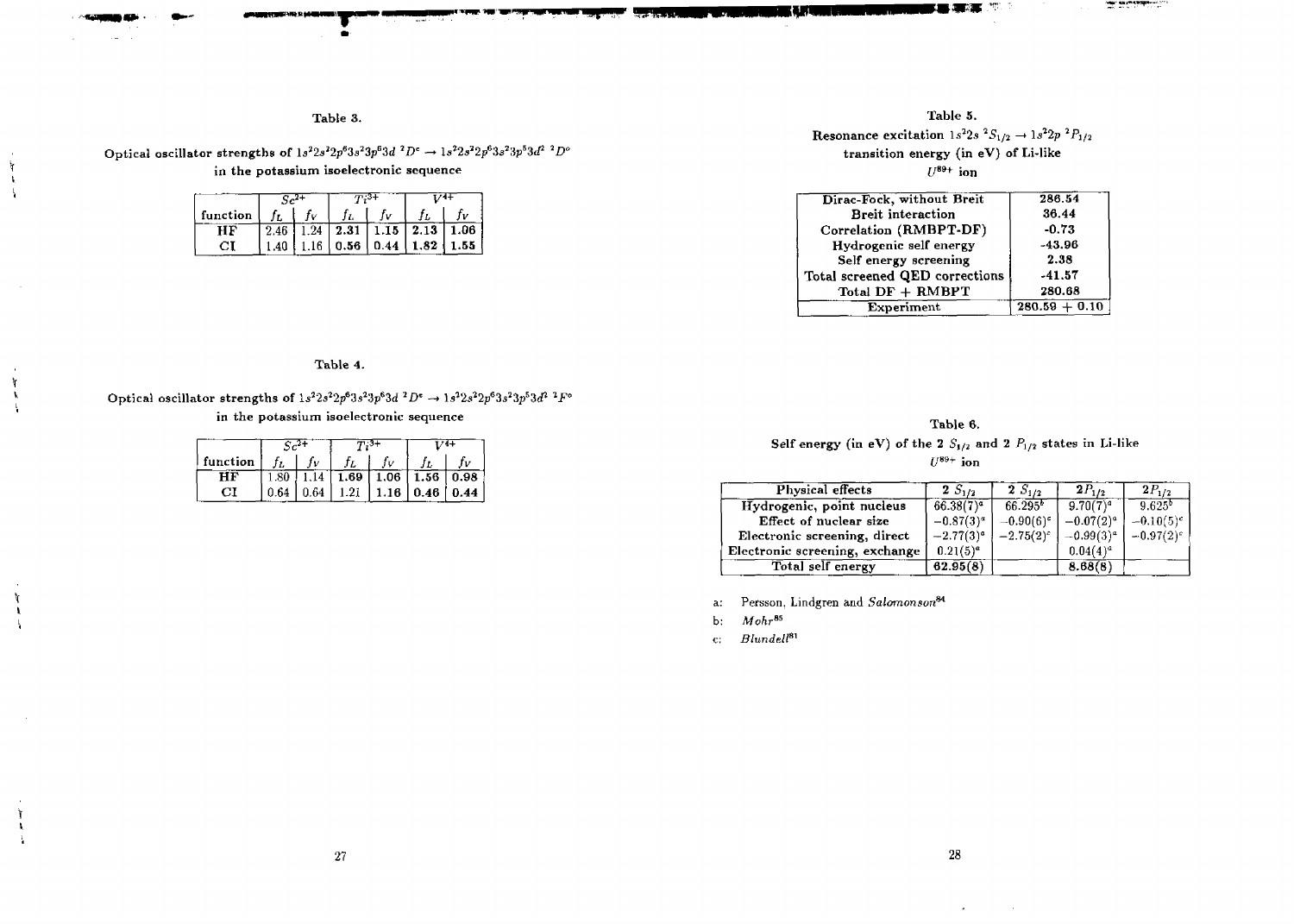# **Table 7.**

 $Cs \rightarrow 7s$  **PNC**  $E_1$  transition amplitude  $(\times 10^{-11} iea_0(-Q_W/N))$ 

| Dzuba et al          | $0.91(1 \pm 0.01)$            |
|----------------------|-------------------------------|
| Hartley and Sandars  | 0.904 $(1 \pm 0.02)$          |
| Hartley et al        | 0.933 $(1 \pm 0.04)$          |
| Johnson et al        | 0.951 $(1 \pm 0.05)$          |
| Bouchiat and Piketty | 0.935 $(1 \pm 0.02 \pm 0.03)$ |

**Table 8.**

**Fundamental parameter in the standard model**  $Sin^2\theta_W$ 

|               | Atomic physics $(0.226 \pm 0.007$ (experiment) $\pm 0.004$ (theory) |
|---------------|---------------------------------------------------------------------|
| World average | $0.2264 \pm 0.0054$ (experiment)                                    |

FIGURE CAPTIONS

- Fig.1 Many-body perturbation theory diagrams. (a)  $\langle pq|1/r_{12}|mn\rangle$  with  $\phi_m, \phi_p, \phi_q$  excited,  $\phi_n$  unexcited; (b)  $-\langle q|V|p\rangle$ , (c)  $\langle pq|1/r_{12}|pq\rangle$ , (d)  $\langle pq|1/r_{12}|qp\rangle$ .
- Fig,2 Many-body perturbation theory diagrams which sum to zero when *V* is the Hartree-Fock potential.
- Fig.3 Theoretical oscillator strengths  $f_l$  as a function of 1/Z for the excitation 1 $s^2 2s^2 2p^6 3s^2 S^e_J$  $1s^22s^22p^53s^2$  <sup>2</sup> $P_j^2$ , in the sodium isoelectronic sequence.

Curve 1, Hartree-Fock (HF); Curve 2, HF with relativistic effect; Curve 3, Configuration interaction (CI); Curve 4, CI with relativistic effect.

- Fig.4 Feynman diagram for the lowest-order vacuum polarization correction for a bound electron.
- Fig.5 Feynman diagram for the lowest-order (a) vacuum polarization correction to bound electron energy levels and (b) self energy.

**Table 9. lonization energy (in atomic unit) of Cs**

| State      |                                                                 | Sum | Experiment |
|------------|-----------------------------------------------------------------|-----|------------|
|            |                                                                 |     | 0.14310    |
|            | $\mid$ 6 $P_{1/2}$ $\mid$ 0.08562 $\mid$ 0.00636 $\mid$ 0.09198 |     | 0.09217    |
| $6P_{3/2}$ | 0.08379 0.00572 0.08951                                         |     | 0.08964    |